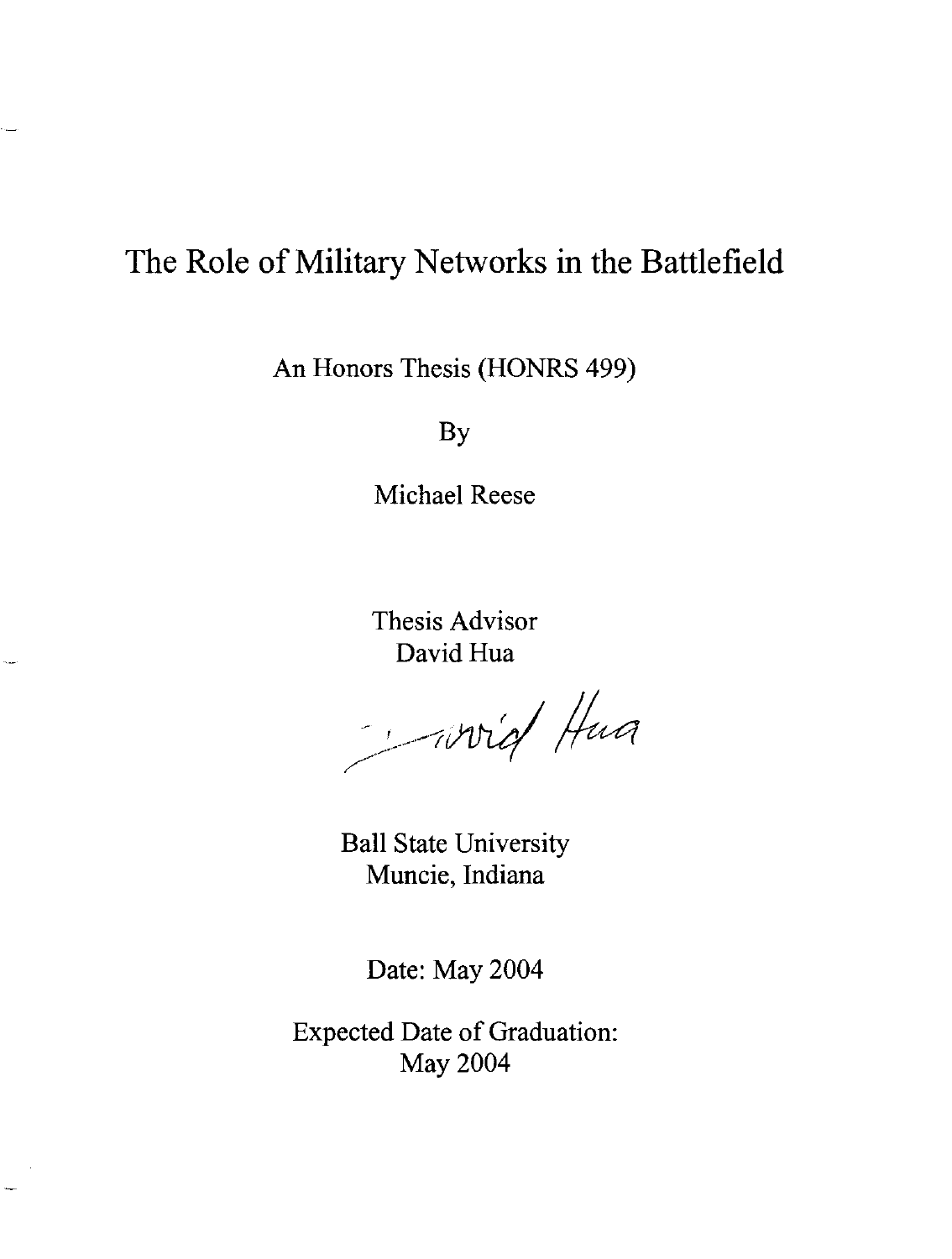#### Abstract

¥  $\mathcal{I}$ 

 $23.747$ 

Computers have become a way of life for many people in the Twenty-first century and computers have even found their spot on the battlefield. This research paper covers military computer networks and the issues facing the networks and the users in the battlefield. This paper will cover the events leading up to the modem design of military computer networks as well as the employments of the computer networks in battlefield.

#### Acknowledgements

- I would like to give special thanks to Dave Hua for his input as my faculty advisor.
- I would also like to thank Travis McSherley for his help and advice in the editing of this paper.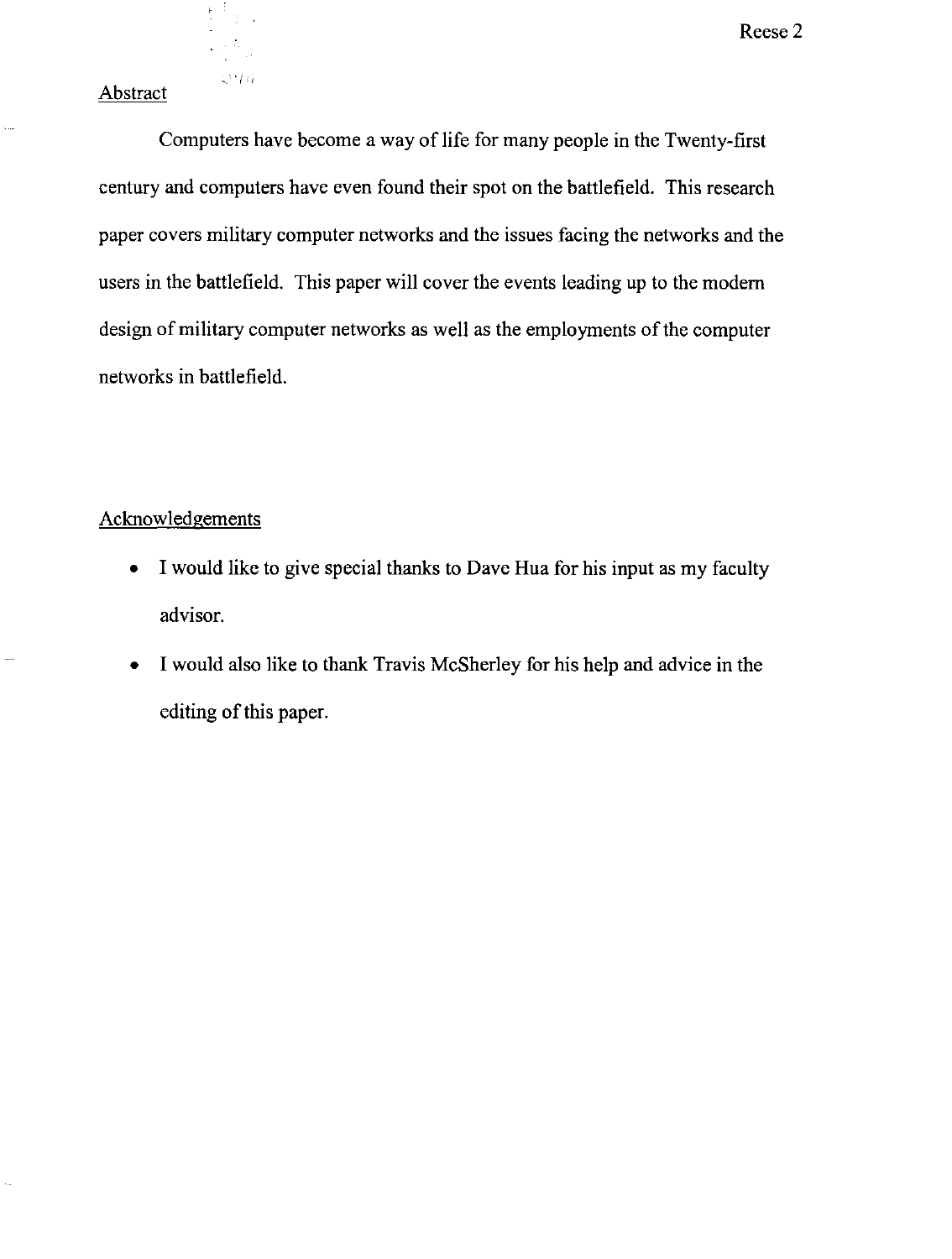# **Contents**

 $\overline{\phantom{0}}$ 

 $\overline{\phantom{0}}$ 

 $\frac{1}{\sqrt{2}}$ 

| Introduction                                                                 | 4   |
|------------------------------------------------------------------------------|-----|
| Chapter 1: The Makings of the United States Armed Forces Computer Networks 6 |     |
| Chapter 2: Modern Day Uses of Computer Networks in the Battlefield           |     |
| Chapter 3: Military Computer Network Problems and Solutions                  | 22  |
| Glossary of Abbreviations                                                    | 37  |
| Bibliography                                                                 | 39. |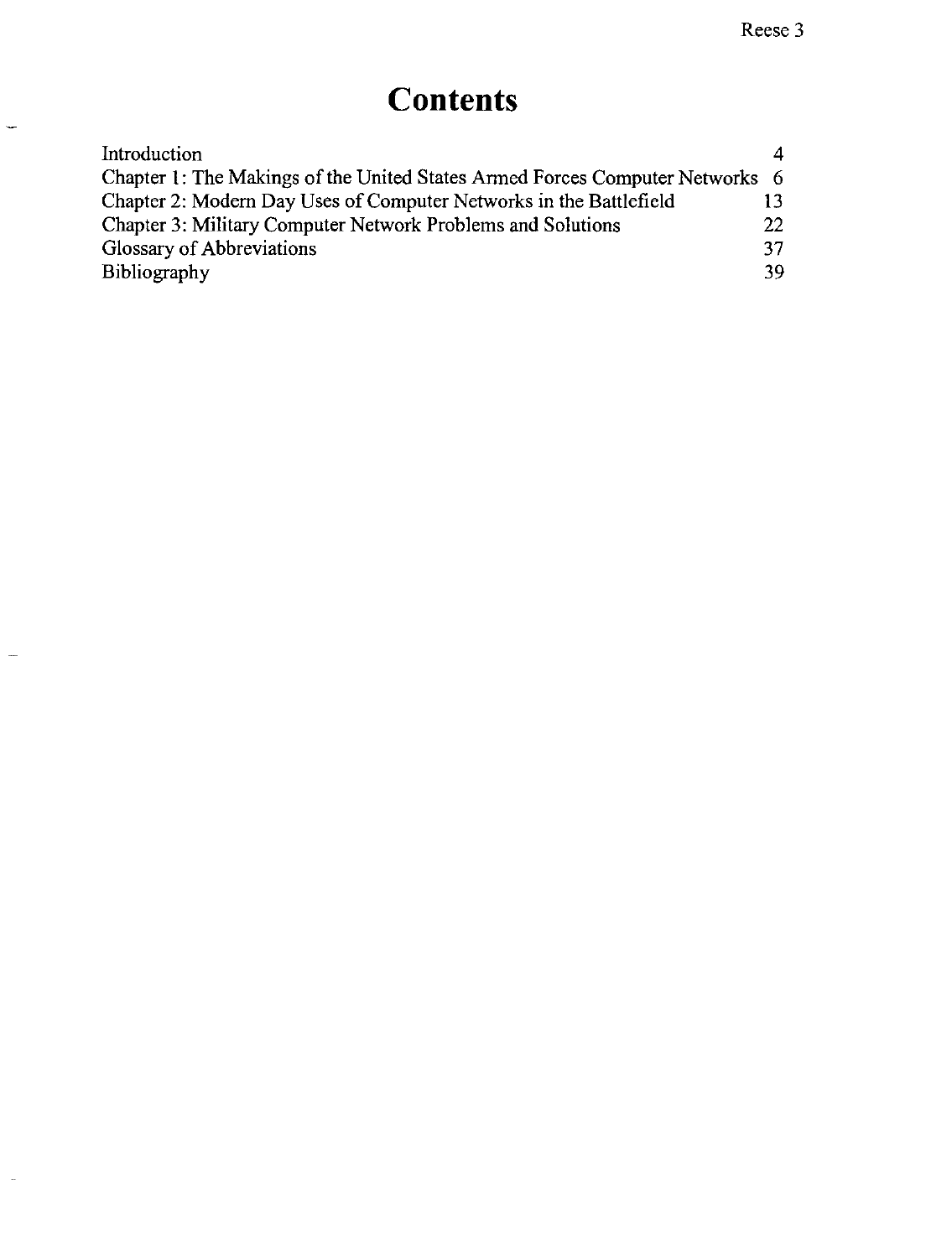### *Introduction*

In the past decade the Internet has become a valuable tool that we use everyday for work, research, shopping, entertainment, talking to friends and family and whatever else we can find use of on the Internet. But, did you know that that same Internet that we use everyday was first designed, developed and used by the United States Anned Forces for secure communications lines over thirty years ago? The development of the Internet provided not only another method of secure communications between the United States Anned Forces but also created other means to share information with another person without having to fax or print and mail documents

The key event in the development of the Internet was a standardized protocol, TCP/IP that allows computers to communicate with each other. This standardization made the creation of personal computer networks possible no matter how many different kinds of computers and operating systems were running on the network. Without communication, computer networks and distributive systems would be worthless because, as stated in Debastiani's government report, "Computers and communication have a direct relationship" (l3). The military uses these computer networks to communicate with troops with laptops in the battlefield as well as set up operations, share information, such as updated maps and known enemy equipment and movement among headquarters and other services of the Military. The speed of electronic communication via computer, alone, has saved time by passing up-to-date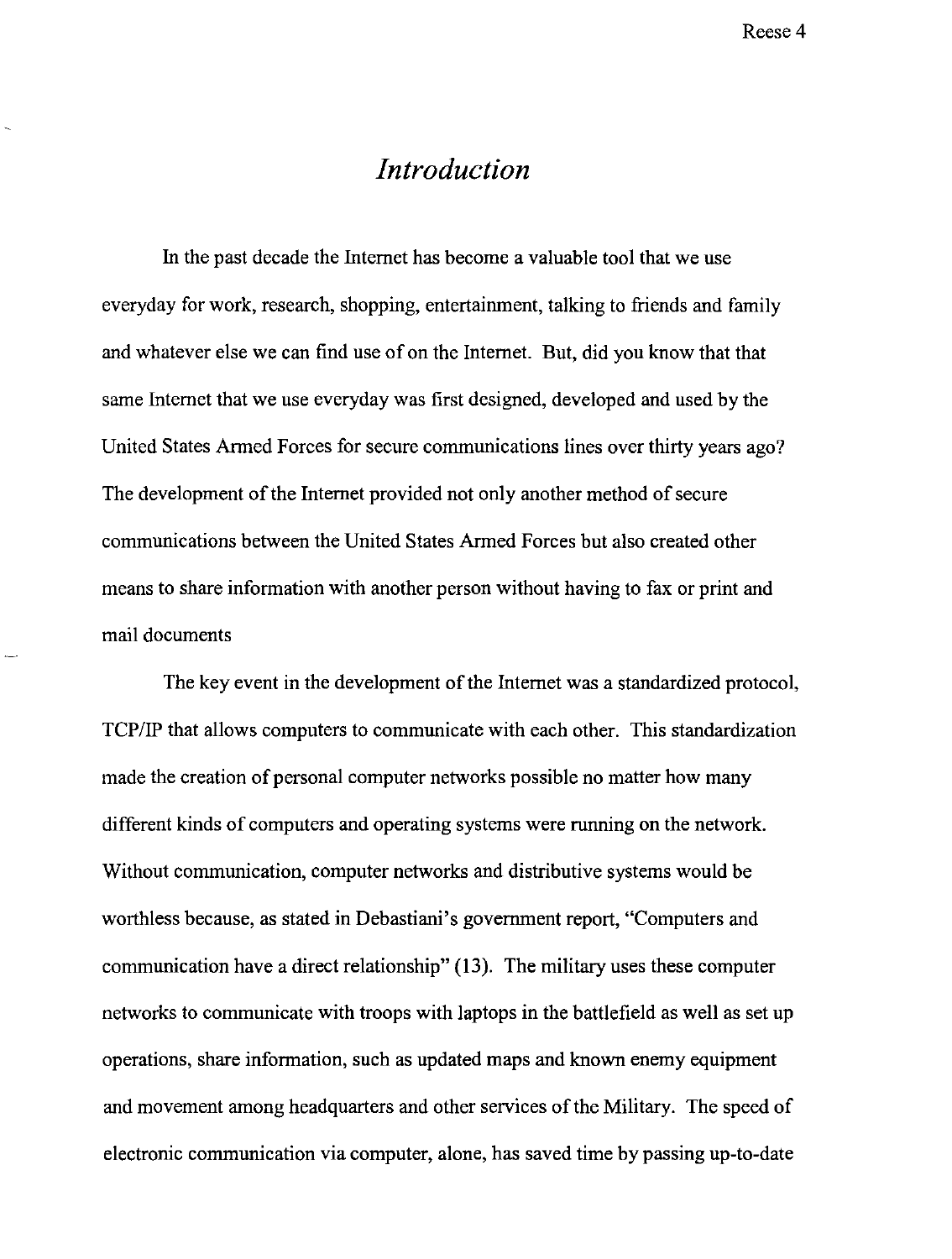information electronically instead of vocally and there is no doubt that electronic communication has saved a number of lives by allowing an enormous amount of information to be passed quickly to those who need it most.

This paper is a study of the United States Military's computer networks on and off the battlefield. **In** this paper we will take a brieflook at the history of computer networks in the United States Armed Forces and the current state of the military's computer networks and their employment in the battlefield. In addition this paper will study a few of the problems facing the networks and the proposed solutions to those problems.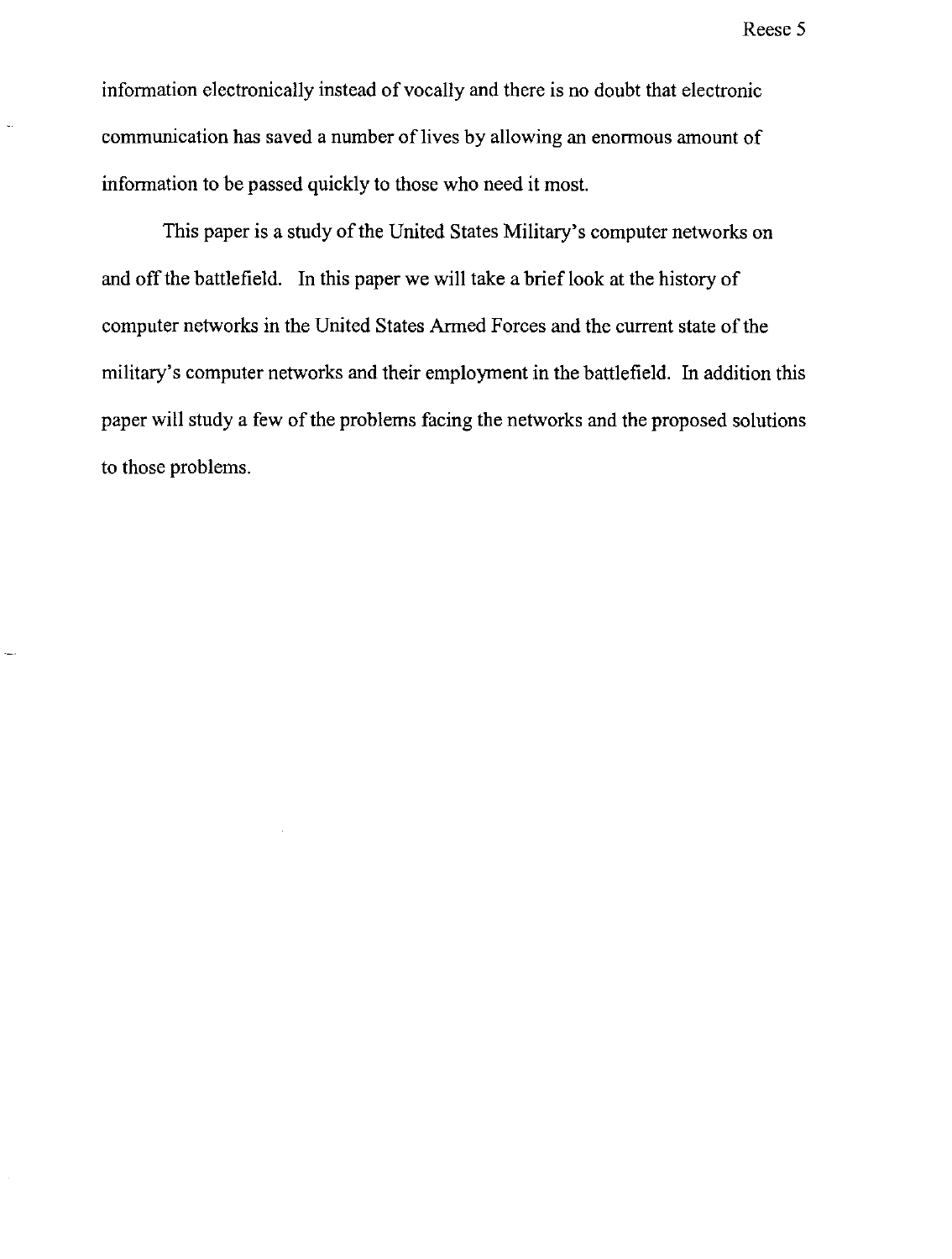## **Chapter One**

## *The Makings of the United States*

*Armed Force's Computer Network* 

The origin of military computer networks goes back as far as the World War II era. Before this period, orders were sent to troops written on paper and passed by messenger or they were transmitted over very short ranges with radios. Transmitting messages in this fashion from the battlefield to the base or vice versa took a lot of time and time is not in abundance on the battlefield. Lapse in the communication time is not in the best interest of an operation.

The beginnings of electronic communication networks in the battlefield began in World War II when fax machines and teletypes were used to transmit data between bases and field headquarters. The general use for fax machines in this era of military history was to send updated weather maps to air bases and aircraft while teletypes were only used to send text messages (Torrieri, 14).

In the 1950's the first computer ever to be used by the military, Moby Dick, was introduced. It was built by Univac, the same company that later supplied the military with Univac 1005 computers to be used on the supply network (Debastiani, 17 and 56).

#### **The Vietnam War Era**

The 1960's brought about many changes in the methods of electronic communication within the military. In the early 1960's the Secretary of Defense,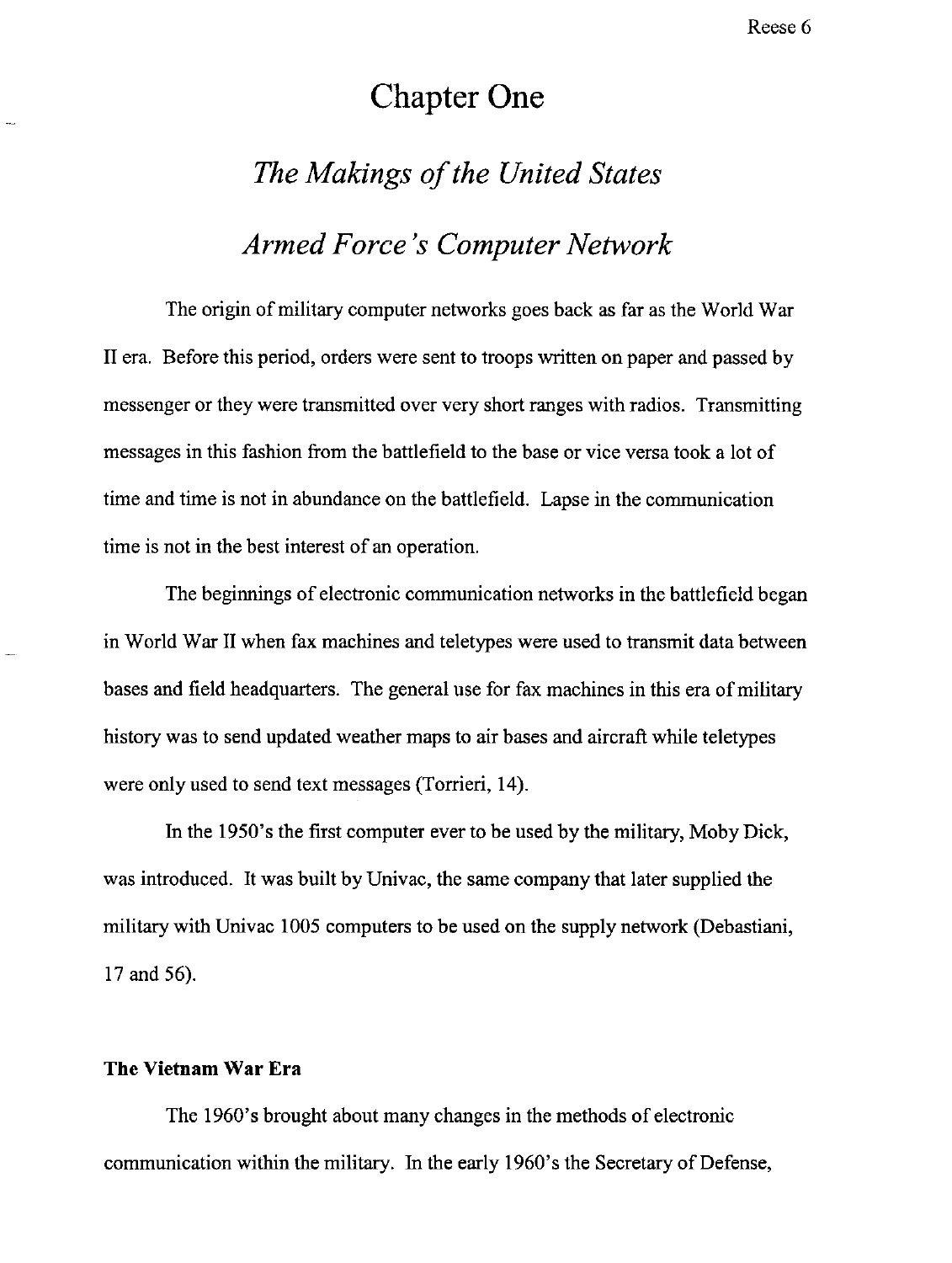Robert McNamara, rebuilt the command and control system into the Worldwide Military Command and Control System, WWMCCS (Gruber, 4). The WWMCCS increased United States military commanders' situational awareness of the battlefield anywhere on the planet (5).

The Vietnam War brought a lot of changes to the military's communication network. In the early 1960's the digital communications network was used for supply and finance records as well as command and control operations and intelligence systems. Because intelligence and command and control operations are considered a higher priority, those sections used the more reliable and higher speed wideband communications. The supply and finance records were transferred using punch cards and high frequency radio waves. Transferring the supply data to the digital network lessened the burden on the signalmen who were previously responsible for all data transfer (Bergen, 300). However, in the Southeast Asian climate, the punch cards, used to feed information to the computers, were often ruined by the heat and humidity and would cause the computers reading them to jam (299). The punch card data was transferred from bases in Okinawa, the Phillipines, Phu Lam and the United states by high frequency radio waves at rates of about three to one hundred cards per minute. The bases would then transfer that data back onto punch cards. The high frequency radio wave transmission was so unreliable and slow that in some instances the signalmen responsible for the data would pack up the punch cards in suitcases and boxes and air-mail the packages to the bases overseas. Even in the best of circumstances, this process took a lot of time. The problem caused by the failure in data communications noted by the signalmen's advisors was that the, "Inadequacy of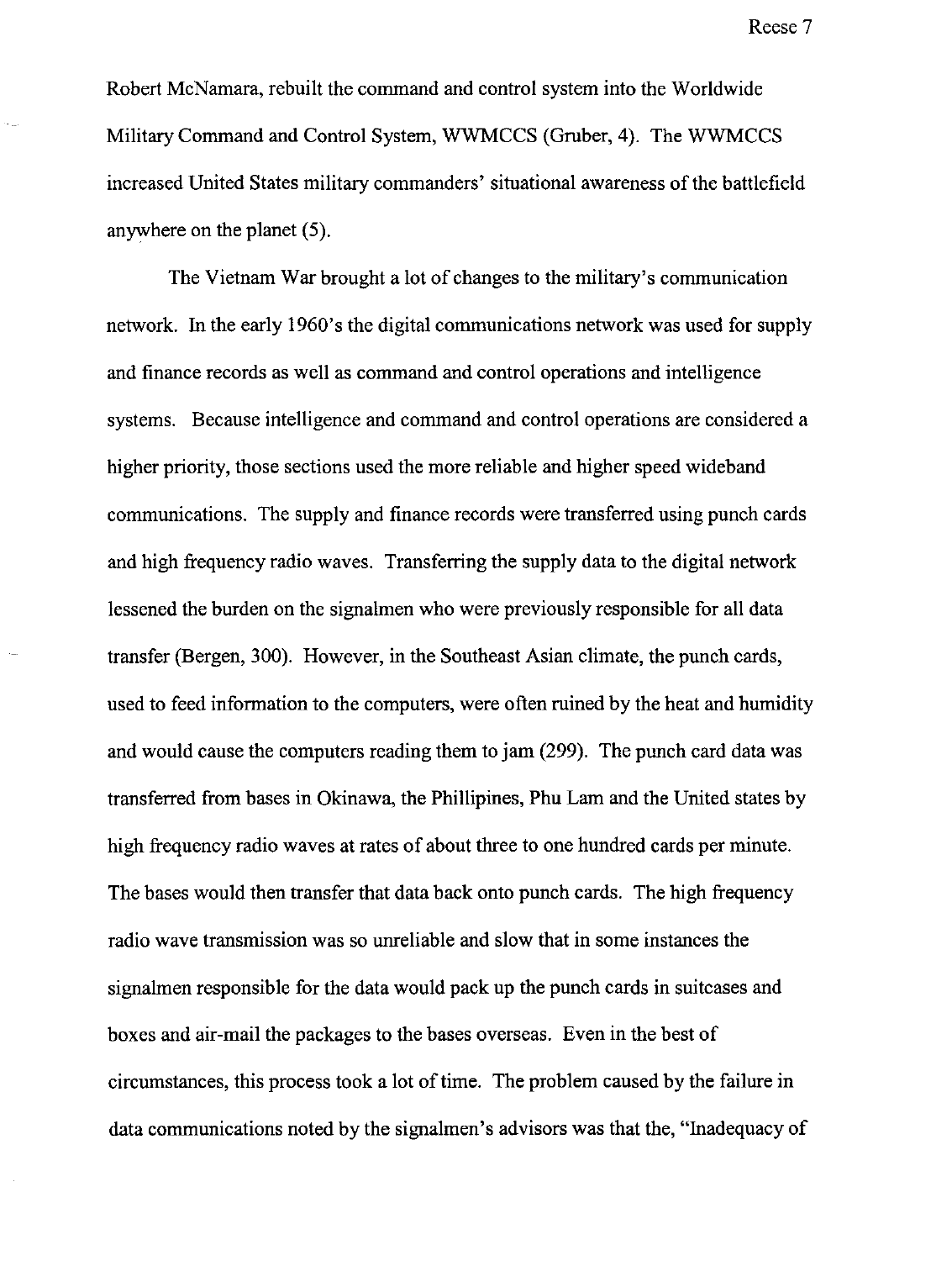communication ... inhibits the maintenance of up-to-date stock records ... at a central point and slows down distribution and re-supply" (Bergen, 300).

The communication failures of the punch card and high frequency radio wave network led to the birth of Autodin. Autodin stands for automatic digital network. It was created in February 1963 by the Defense Communications Agency. It was created to serve as a worldwide high speed data network (Bergen, 301). As stated by General Harlingen, Autodin was "a mixed blessing, creating nearly as many problems as it has solved" (303). Autodin included only the Army and Air Force's computer networks. It was not expanded to the Navy or Marines due to the uncertainties of the quality of the connections (302). The NSA considered Autodin too insecure and created its own digital network, Criticomm.

The next step forward in the development of the Internet, the Integrated Wideband Communication System, was created in 1965. Two years later, all of the Army's major depots in South Vietnam were connected to the 14<sup>th</sup> Inventory Control Center. These connections ranged in transmission speed from ten to two hundred punch cards per minute. In fact, the relay station located in Phu Lam was transferring data at roughly five hundred thousand cards a day. The data transfer rates of the Autodin network was three thousand words per minute on the teletype connections, and two thousand four hundred bits per second on a new magnetic tape communications system (Bergen, 302).

In the late 1960's computer scientists began of the development of the modern day Internet. One of the key steps in the design of the Internet, ARPANET was created by the Defense Advanced Research Projects Agency, DARPA, to allow for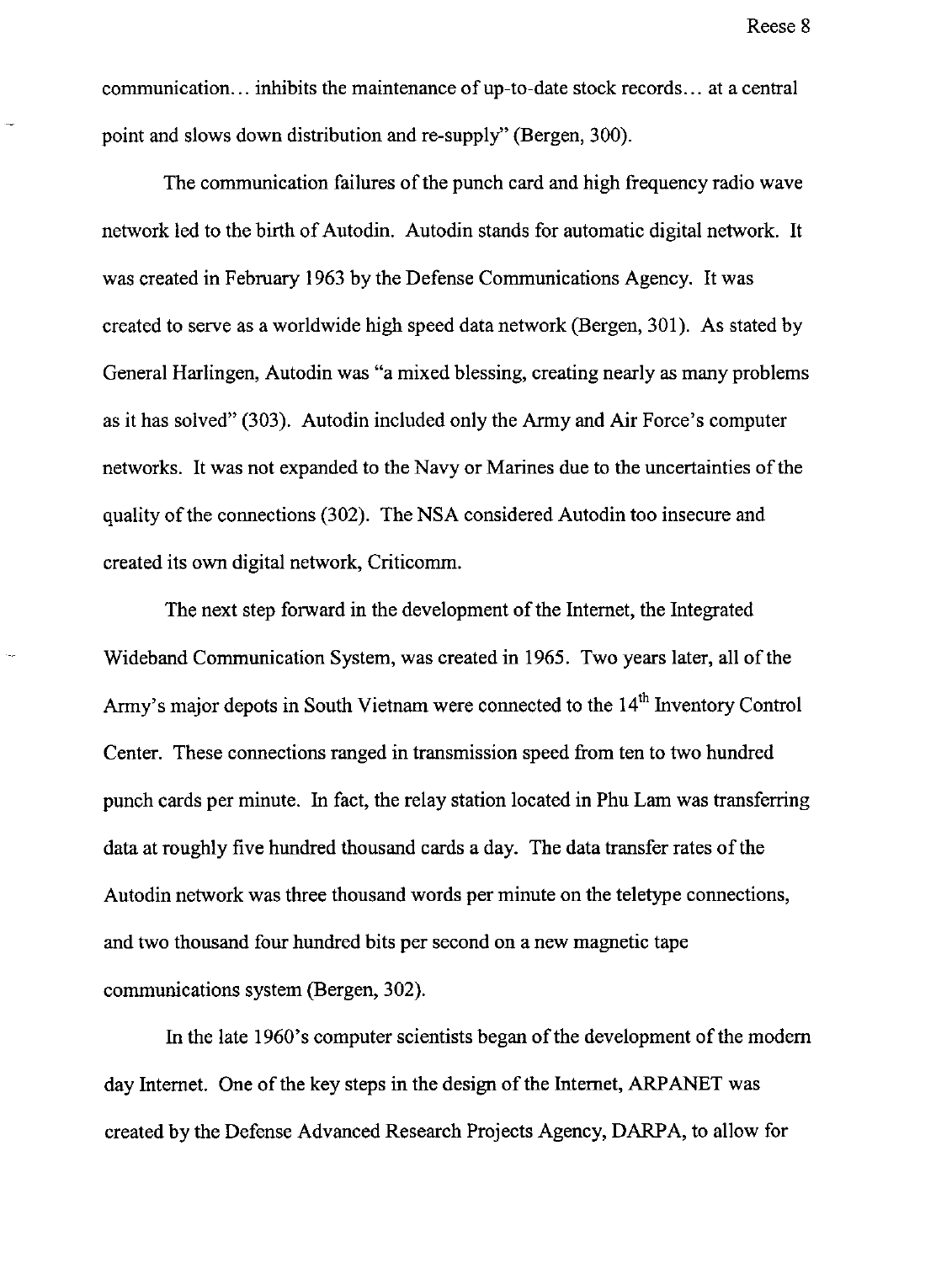communication among the members of the agency (Cisco, 469 and 675). ARPANET was also developed as a military electronic communications system that could survive a nuclear war (Gruber, 2). At the beginning of the project, in 1969, the communications network only consisted of three universities in California and one university in Utah. ARPANET then grew to be the favorite mode of communications between the universities and the Department of Defense. Due to the rising security issues the military was removed from ARPANET and place on their own network MILNET. MILNET is the military equivalent of the Internet overseen by the Defense Communications Agency. The National Science Foundation also developed a similar network named NSFNET, which was the initial model for the modem civilian Internet. MILNET was renamed Defense Data Network and then later renamed again as the Defense Information Switched Network, DISN. The Defense Communication Agency, the organization responsible for monitoring MILNET, was renamed the Defense Information Systems Agency, DISA. Although there were many name changes, one thing remained the same, the success of all of these networks was due to the standardization of the networks all using the same communications protocol, TCP/IP (8). TCP/IP is still very much in use today, as the communications protocol of the Internet we use daily (Cisco, 65)

The TCP/IP communications protocol was developed by DARPA as a standardized digital communications protocol. This standardization made it possible for computers to communicate globally, no matter the type of computer or operating system used. TCP/IP stands for Transmission Control Protocol/Internet Protocol. The protocol has four layers, Application, Transport, Internet, and Network Access.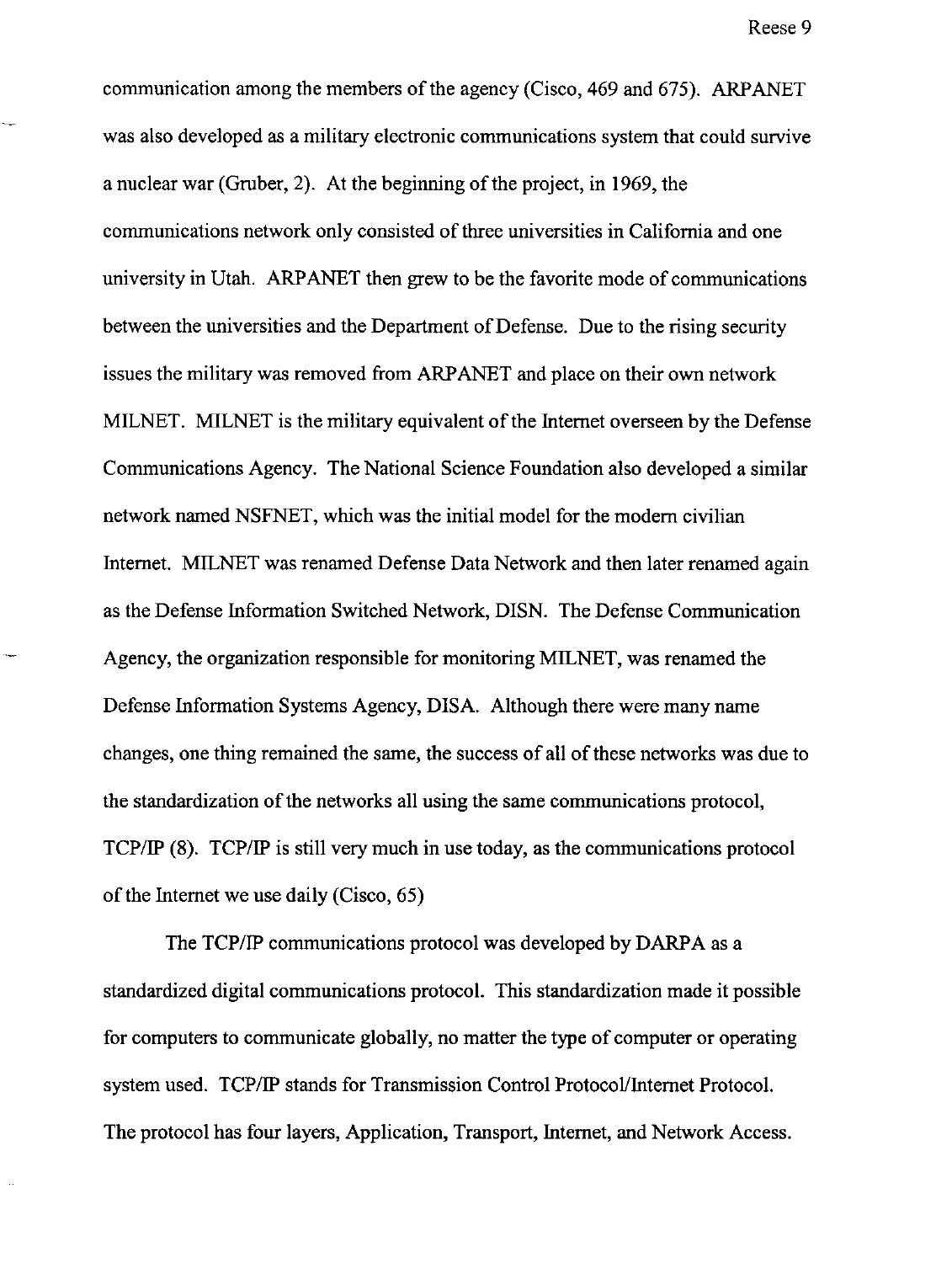The Application layer, also known as the "process layer", contains most if not all of the applications used by the user. The next layer, the Transport layer, also known as the "host to host" layer, takes care of the flow and reliability of the data being transferred. The next layer down is the Internet layer whose sole purpose is to send packets of data from the source computer to the destination computer on any network. The fourth and bottom layer is the Network layer. This layer includes the local and wide area networks and the physical connections between all networked computers (Cisco, 65).

**In** the late 1960's most military computers used on the battlefield were commercially built computers protected by rugged cases and were typically located in a truck or van for ease of movement. The military used commercial computers due to the lower cost than computers that were specifically designed for military use (Debastiani, 17).

#### **The 1980's**

In 1983 computers in United States Army were an average of nine years old and thirteen years old in the Army Reserves (Debastiani, 20 and 21). Knowing this, it is no surprise that intelligence stated that the Soviet government was at least five years ahead of the US government in Command and Control computer technology (31). The military started working on the concept of modern networking by developing the distributive processing concept. The Air Force began developing a local area network of six hundred computers with file sharing and electronic mail capabilities. Once they had created this network, the Air Force also built LAN offices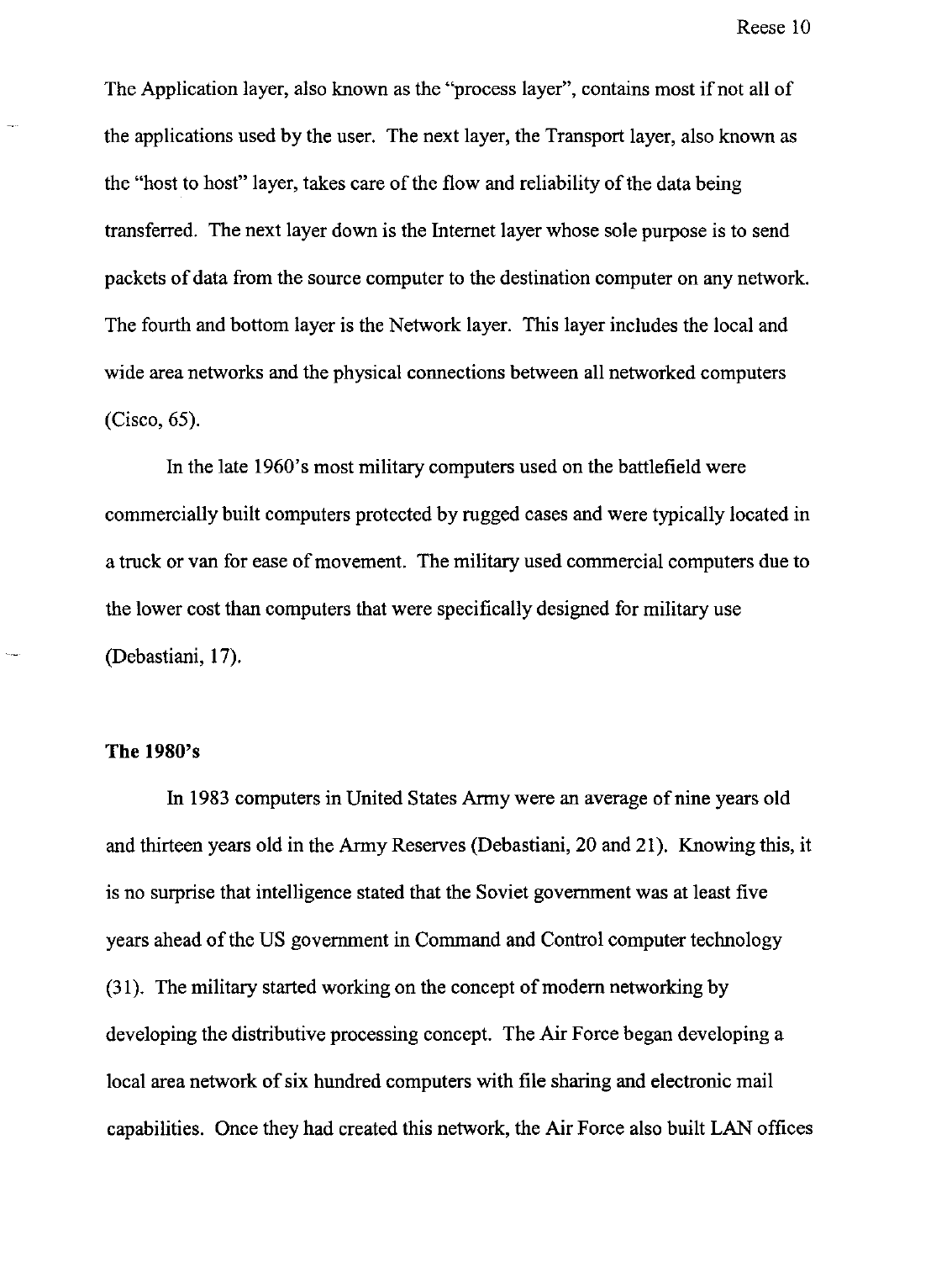with the responsibility of creating the networking standards for the remainder of the Air Force computer networks (Gruber, 10). "Dumb terminals" were set up to connect computers to their respective base's data processing center. The "dumb terminal" connections were multiplexed telephone lines that allowed more computers to access the data processing centers at one time. The Air Force also worked on developing their Wide Area computer network. They used long distance telephone carriers to go from the base to the regional military computer centers (9). Although the Air Force only mentioned the use of wired connections, wireless communications such as satellite, radio and microwave were available to all forces during the early 1980's (Debastiani, 13).

#### **The 1990's**

During the Persian Gulf War, United States Special Forces used cellular phones to send GPS data to bomber planes ("The Army's ... ", 19). Soon after the Gulf War the Army began a digitization initiative led by Army Chief of Staff Gordon Sullivan. The objective of Sullivan's digitization initiative was to get more information about enemy positions and their capabilities to Army units in the battlefield where the information was needed most. The digitization initiative was also designed to help a commanding officer make more and better informed decisions while in combat conditions (7).

In 1996, the United States Air Force commanders all had email capabilities but lacked the technicians necessary to keep the system up. The Air Force also had difficulty with their computer networks because of incompatibility and difficulty in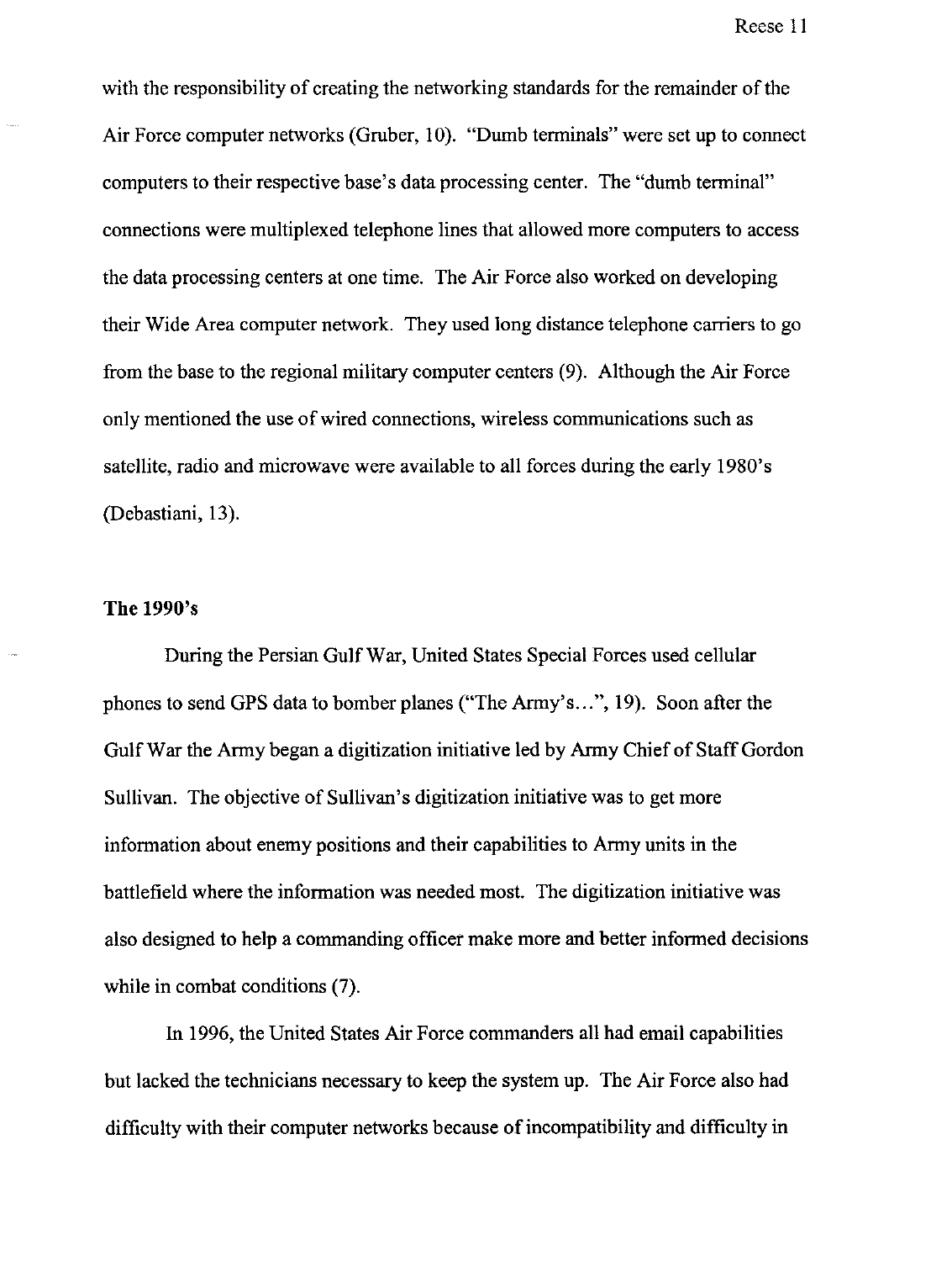training technicians on the different computer systems. Air Force computers varied because groups were allowed to purchase their own systems (Gruber, 11). In the mid-1990's the dumb terminals used in the Air Force were replaced with personal computers because they were cheaper (12). The "dumb terminals" met their end in 1996 when some squadrons deployed in Bahrain brought their "dumb terminals" and found that they could not be connected to the rest of the network because the Air Force communications squadron had already set up the network. The Air Force also used laptops to access classified networks to access the satellite and weather maps (17).

At the end of the 1990's the Air Force networks, with the use of their network technology, were able to update their guidance systems almost as soon as data came in from the reconnaissance planes (Gruber, 6).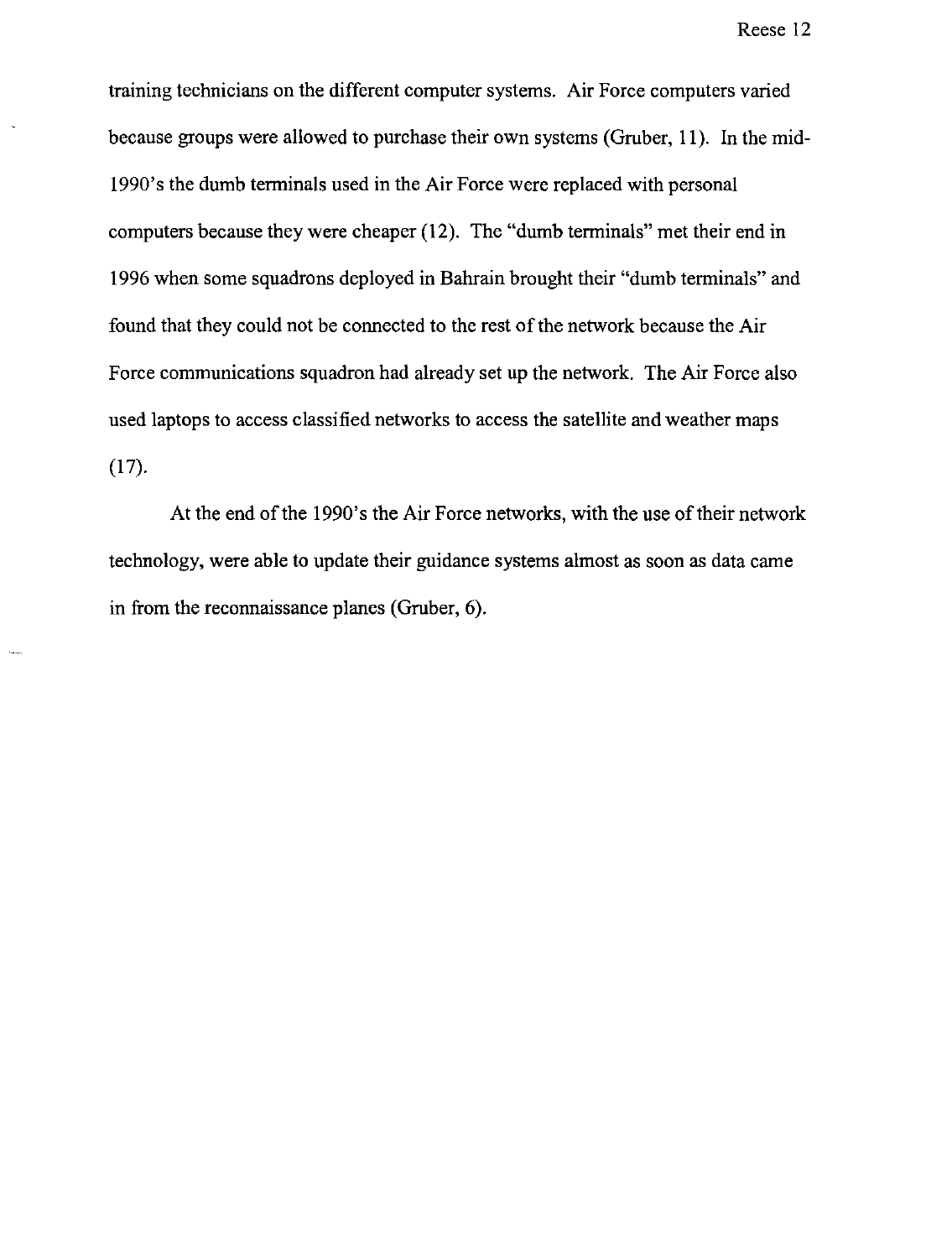## Chapter Two

# *Modern Day Uses of*

### *Computer Networks in the Battlefield*

#### Uses of the Military's Computer Networks

The uses of military computer networks have increased along with the technology. From the Joint Chiefs of Staffs publication *Joint Vision 2020.*  "Information, information processing, and communications networks are at the core of every military activity" ("The Army's ... ", 14). The previous uses for the military's computer networks, as noted before in Chapter One, were to facilitate communication between headquarters, battlefield commanders and supply stations. More uses for the networks are providing fast and accurate communication between fire bases and fire support as well as providing accurate intelligence to officers in the battlefield (8-9). As far as electronic intelligence is concerned, "Without reliable communication in war, information stored in the computer becomes degraded, untimely and inaccurate" (Debastiani, 17). If battlefield commanders are to be victorious they must have the most accurate and up-to-date intelligence to make their decisions. With the increase of more sophisticated weaponry, the military's computer networks have adopted a new role in the battlefield. Computers are now used to control weapons remotely such as the DAY's.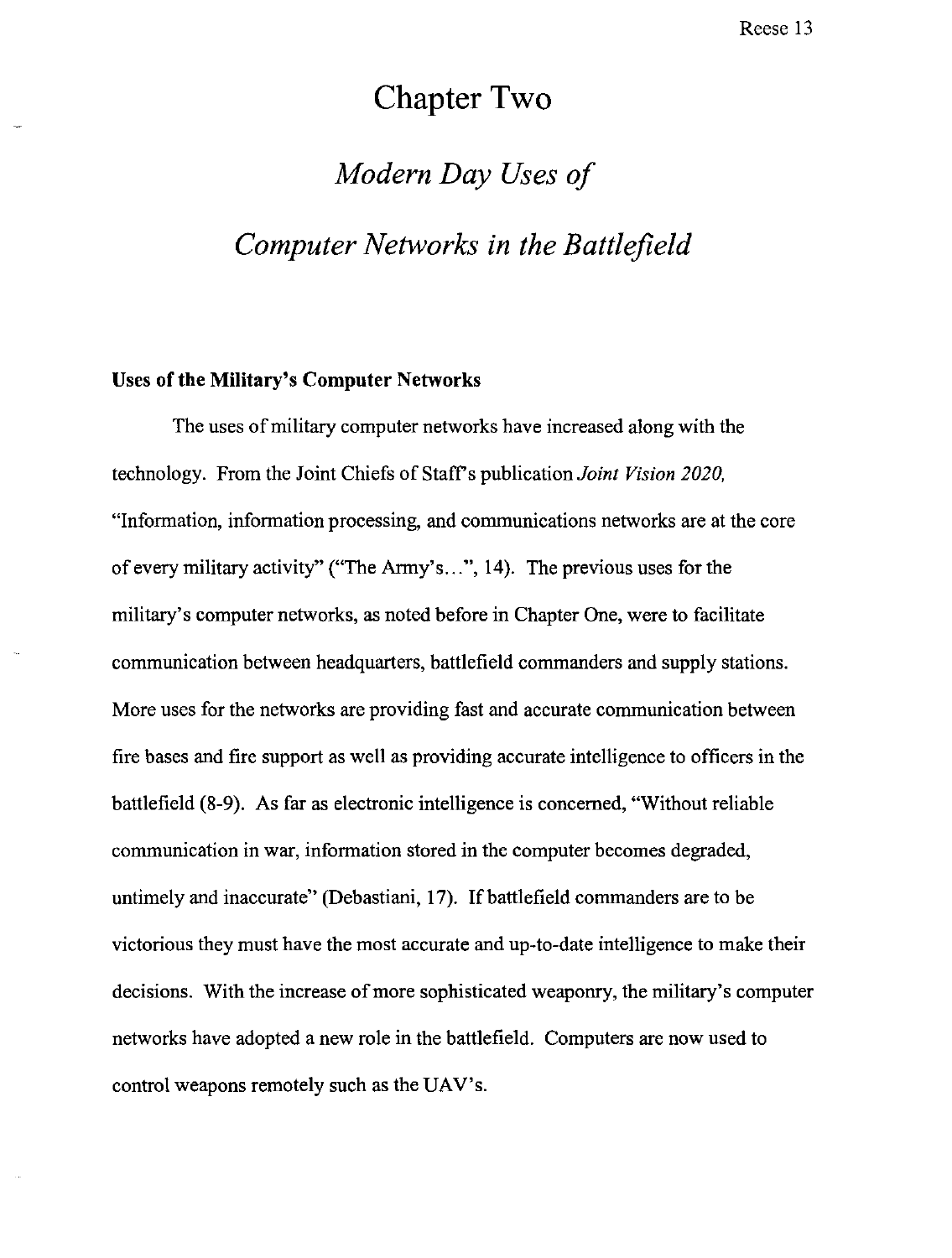The United States Armed Services' computer network systems help soldiers in the battlefield by providing advance notice of possible enemy hideouts and known positions. The network speed, or the speed at which the data is transmitted, has lowered the reaction time for officers. Even during the recent war in Iraq, the speed ofthe Army Battle Command System, the Army's digital warfare system, allowed battlefield commanders to change an operation's plans in the middle of that operation in only a matter of seconds due to recently updated intelligence. The speed of the system also made it possible for the commanders to create complex missions within only a few hours ("The Army's...", 16).

The military is relying more and more on computer networks with the increase of sophisticated weapons systems such as the UAV, Unmanned Aerial Vehicle (Gruber, 16). A lot of bandwidth is consumed between the UAV and the remote operator's station and those communication lines need to be very secure in order for the UAV to survive and fulfill its mission. The UAV uses a lot of bandwidth because it transmits a large amount of video data back to its base so that the operator can control the UAV more efficiently. The Army's current bandwidth capability is sufficient for the standard digital text and voice messages, yet insufficient for all attempted video signals. The Army has a lot of plans for digital video transmission such as the UAV's, teleconferencing, video battlefield display and telemedicine. A video battlefield display is useful to commanders back at base so that they can see the events happening on the battlefield and coordinate their forces accordingly. Telemedicine is a very useful tool for doctors and surgeons that allows them to see the extent of a soldier's wounds in the battlefield and give the medic the proper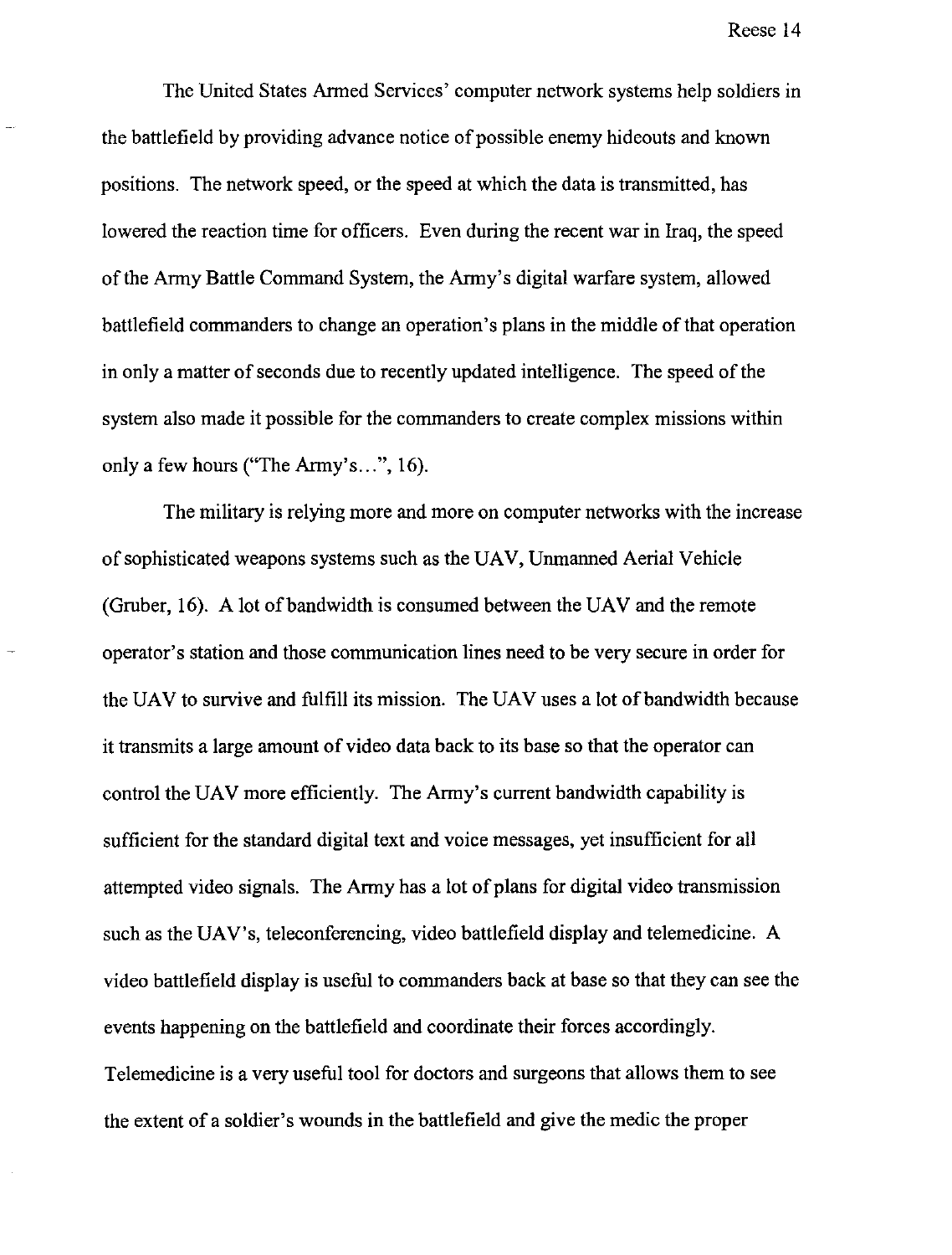advice to prolong the soldier's life until he or she can be transported back to a medical unit ("The Army's...", 17).

#### **Computers in** Use

The Department of Defense currently operates over ten thousand computer systems and one and a half million personal computers. Only two thousand of these computers are considered critical (Cordesman, 12). Critical computers are computers with mission critical operations that need to remain operational and that may contain classified information. Critical computers have more security and more backups to keep them operational.

The Department of Defense has contracted out the Xybernaut Corporation to design and produce a computer capable of being worn by soldiers in the battlefield. The funding for the project was proposed at \$3.4 million dollars in 2003 ("Wearable Computers...", 1). The new wearable computers will make it easier on communication officers in the battlefield. The computers are heat and water resistant making the computers more battle ready (16). The wearable computers will allow the computer operator or communications officer to move more freely than with the previous laptop computers.

#### **Network Communication Channels**

Currently the United States Department of Defense, including the military, operates on the DISN, Defense Information Switched Network. The DISN is a more secure form of the Internet used only for military and Department of Defense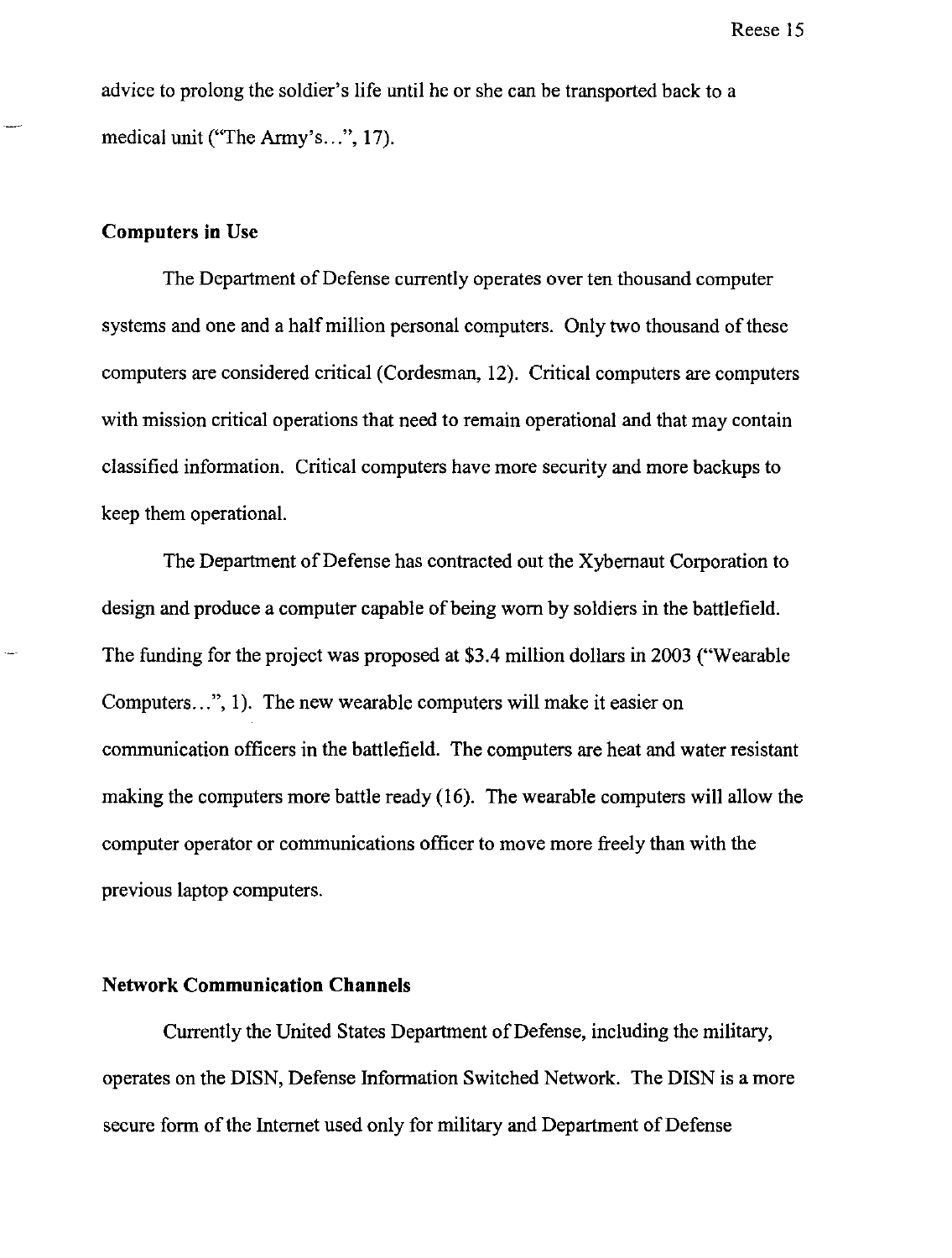purposes. This network uses the same standard protocols as the civilian internet ("The Anny's ... ",22) and is still connected to the civilian Internet but physical connections to the civilian Internet are few and well monitored (Gruber, 3).

The United States Armed Services use both wired and wireless connections on the DISN. Wired connections in use are fiber optics and copper cabling. Wireless connections in use are radio frequencies, PCM lasers and microwaves.

Fiber optic cabling is a cable of a single flexible glass fiber or multiple fibers that transmit binary data in the form of light pulses at a high speed. No light equals a zero and a pulse of light equals one. Transmitting data by cable is a very reliable method of high speed communication for wide area networks with permanent nodes, or stations, but in battlefield conditions cable is not mobile enough for a communications team to keep up with troop movements. A positive aspect of using fiber optic cabling is that it cannot be jammed by the enemy and it is very difficult to intercept the signal without the monitors noting the disturbance in the line. Like all cabling, in battlefield conditions, fiber optic cabling can be cut or damaged by heat (Torrieri, 1). As far as non-battlefield conditions, fiber optic cabling is the optimal choice for headquarters and higher level command centers that will be operational at their current location for a long time ("The Army's...", 19).

Local area networks in command centers are interconnected with standard copper cabling or PCM, pulse color modulated lasers. These connections are capable of transmitting data at speeds of megabits per second, one million bits per second. PCM lasers are only capable of transmitting data accurately and efficiently over to twenty kilometers. Within the command centers, computers are connected using fiber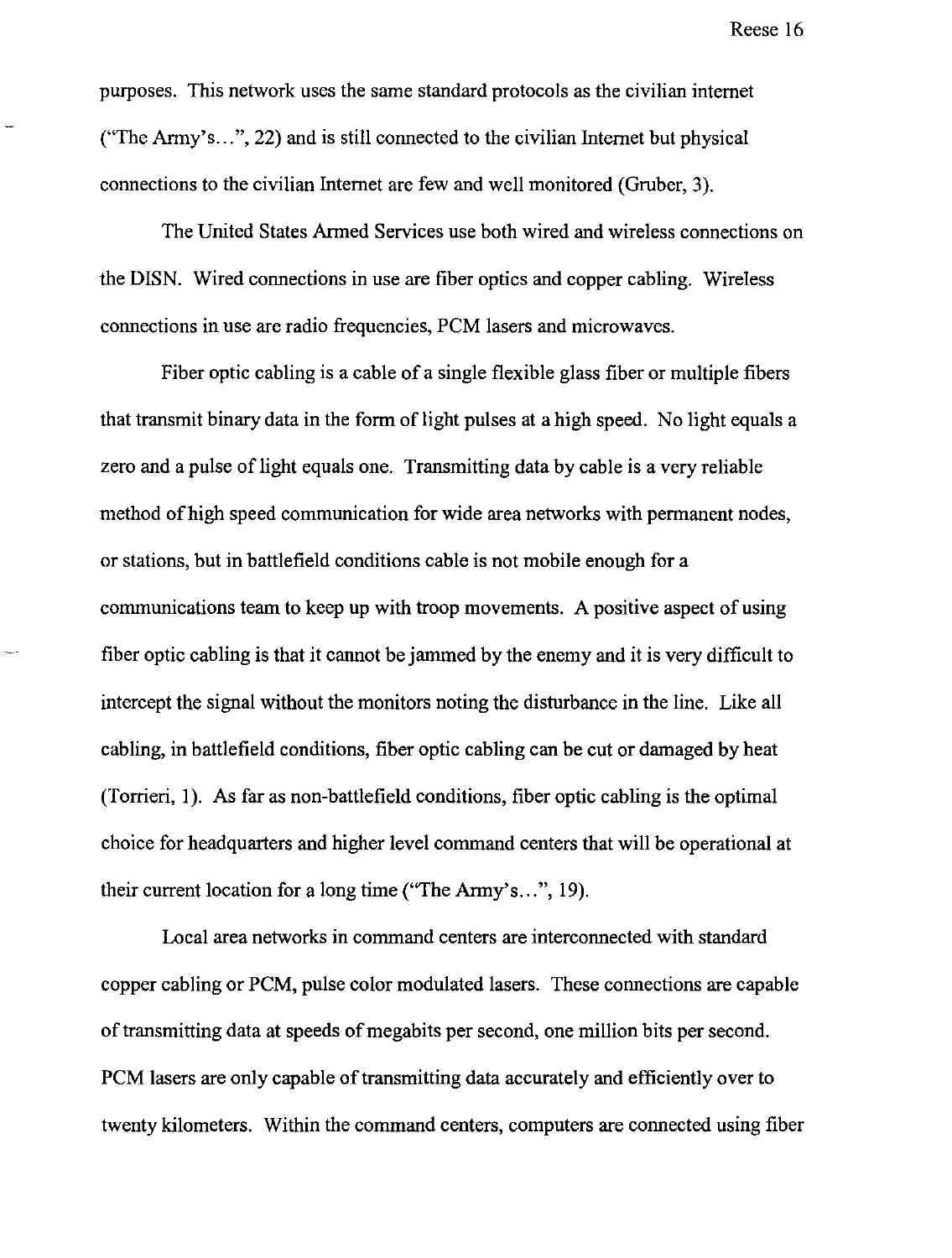optic cabling to allow for high speed communication, necessary to conduct a successful operation ("The Army's...", 19).

Radio wave data transmission has been used by the military for a many decades, since before World War II. Radios have become more reliable since those days and now in addition to voice transmissions, they are capable of transmitting electronic data. In 2003, the military had deployed over two hundred twenty thousand digital radios in the battlefield. These high bandwidth radios cost about \$127,000 each, totaling about \$28 billion already invested in the project. More radios are expected to be deployed in next few years ("The Army's...", 20).

Satellites are used by all services of the military but they are reserved for higher-level command centers. This form of communication has been deemed BLOS, beyond line of sight, communication ("The Army's...", 25-26).

#### **Network Security**

Network security is a major concern on military networks. The data contained on military networks can contain classified information and data necessary for a victorious outcome of an operation. The Department of Defense uses a combination of a few different techniques for securing the DISN.

Time-hopping is a form of security used for wireless data transmission. Timehopping uses previously agreed upon slots of time when data can be transmitted. However, this does not cut down on transmission interception but it does make it difficult for the data to be accurately decrypted (Torrieri, 129).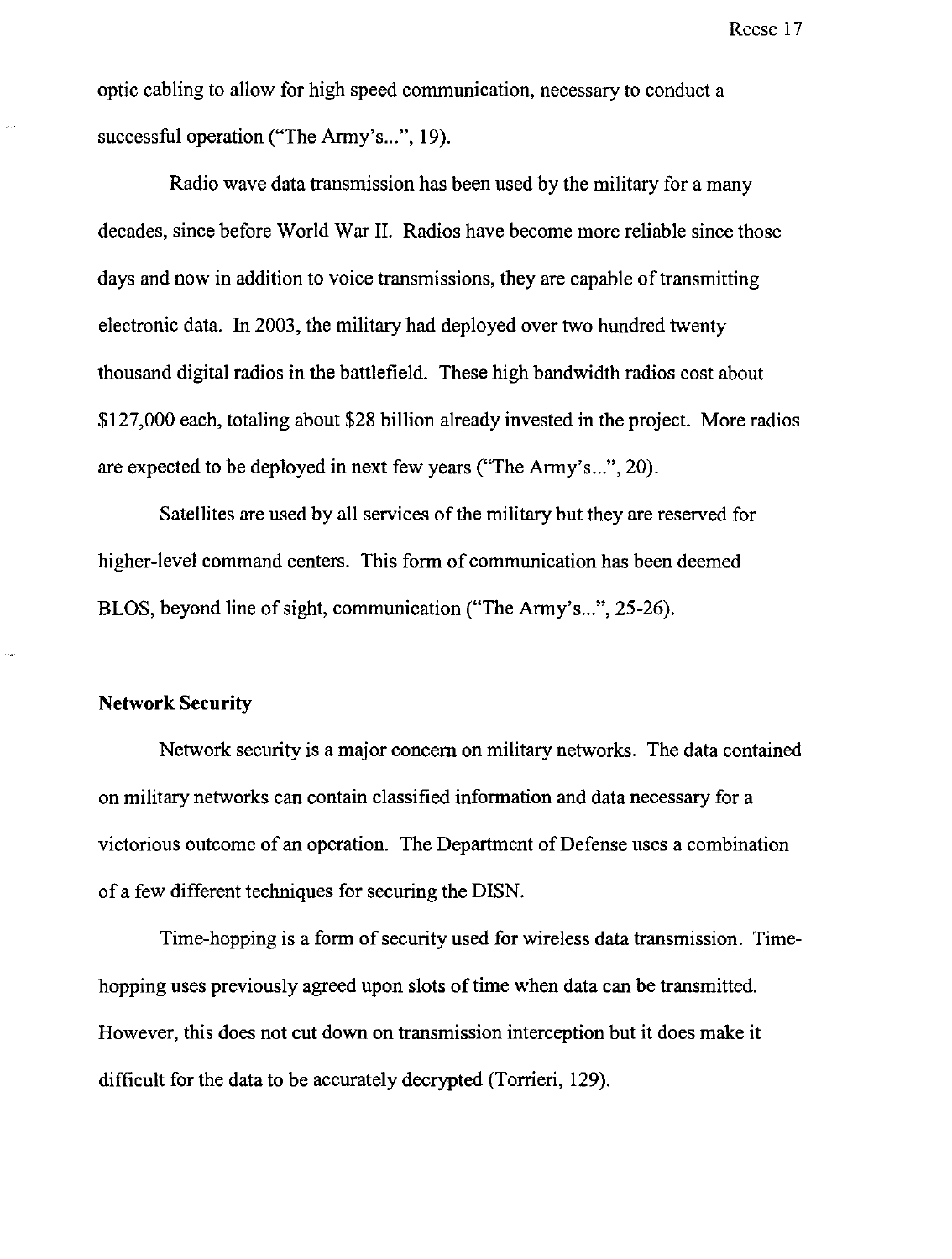Frequency hopping is another method used by the military to keep their radio frequencies secure. Frequency hopping uses prearranged changes within a range of frequencies, and the radios in use today automatically jump to and transmit data at the new frequency for the amount of time designated. Frequency hopping is the best method for removing the threats of both interception and jamming (Torrieri, 153). The military has developed a hybrid form of frequency hopping that has increased the range of radio frequencies in which the radios can transmit (217).

Frequency and time hopping are two methods that protect jamming and interception of data. Encryption, translating the data into code, protects the transmitted data. Data can be encrypted simply by rearranging the sender's message using the same format that the receiver uses to decode the message. In the case of electronic data, encryption is based on more complex mathematical algorithms (Torrieri, 382). To protect voice data, the military uses scrambling devices and voice encryption/decryption devices. The scrambler jumbles voice data into signals so that an interceptor without a descrambler would only hear noise. A descrambler is used to convert the scrambled data back into comprehensible voice data (Torrieri, 405).

A form of both wireless and wired computer network security is provided by the DISA. The DISA, or Defense Information Systems Agency, monitors incoming and outgoing information between the separate civilian and military Intemets. However the DISA does not currently monitor the communication among the military sectors of the Defense Information Switched Network, or DISN (Gruber, 10).

Another organization in the fight to protect our nation's communications network is the JTF-CNO. The JTF-CNO was created in December 2000 to take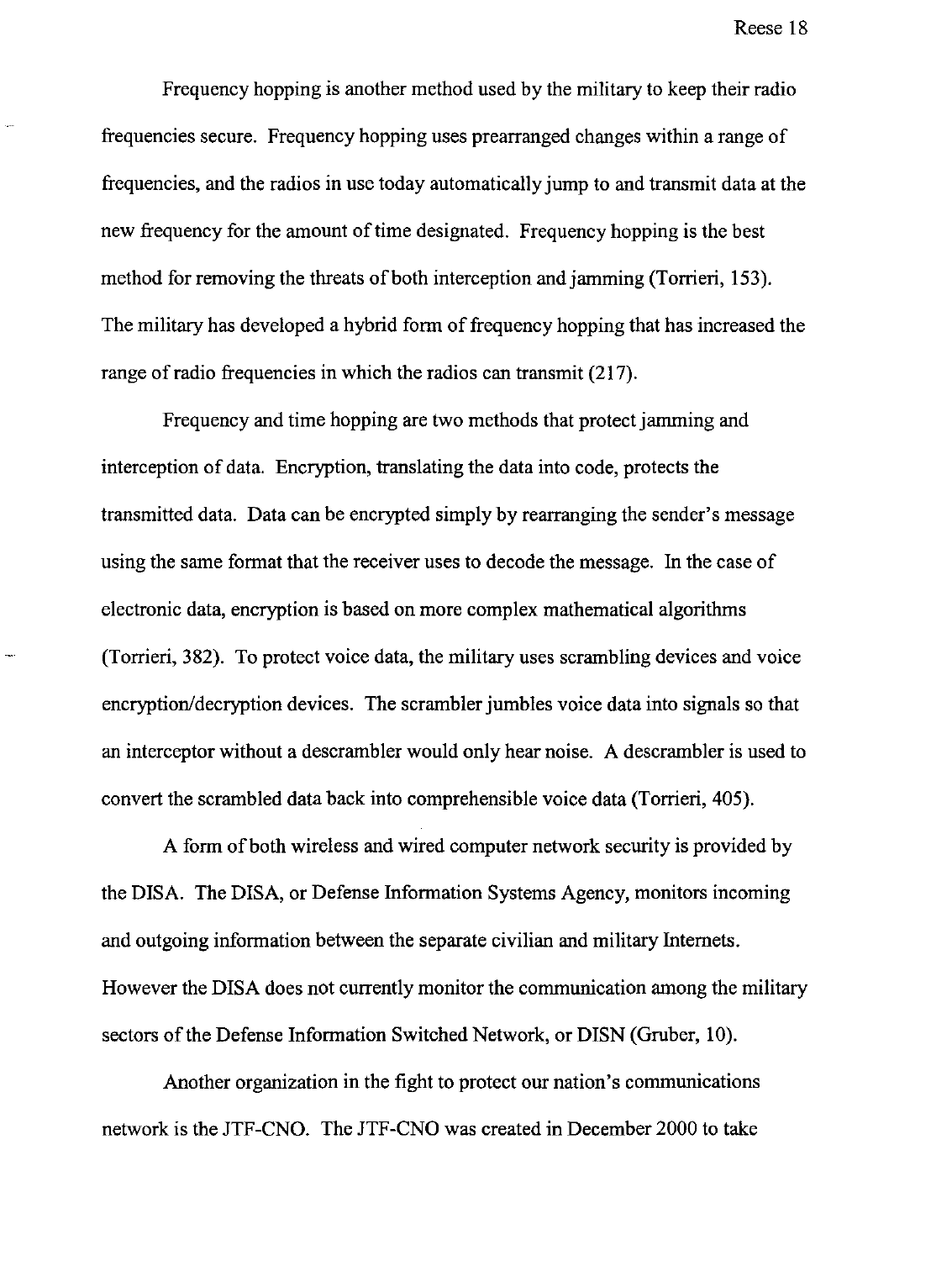command of information warfare ("Joint Task Force...", 2). In more detail, JTF-CNO is split into two different divisions. CND, Computer Network Defense, maintains the security of the Department of Defense's computer networks and the CNA, Computer Network Attacks, commands cyber-warfare strategy and operations (1). The JTF-CNO is a fairly small organization compared to the complexities of its tasks. It employs only one hundred twenty two people and is in constant operation. The proposed budget for 2003 is \$26 million. The JTF-CNO analyzes previous attacks not only to upgrade network security but to detennine whether or not critical information was accessed or if the network was damaged in any way by the intrusion or attack (2).

#### **Cyber Warfare**

Cyber warfare is a fairly new tool in the United States Anned Services arsenal. Cyber warfare mostly deals with harassing enemy communication and information systems during a conflict as an additional tool to decrease the threat to United States combat forces in the battlefield (Gaudin, 1). Cyber warfare can be any form of the following: hacking into an enemies system and changing the information in the database, general disinformation and propaganda, even sending virus email, overloading systems, and shutting down electrical grids (Debastiani, 3, 27 and 116). Cyber warfare is a "less messy" form of warfare meaning it causes fewer casualties on both sides of the battle (Gaudin, 2). Cyber warfare can still cause casualties even though it does not directly target enemy personnel. If an attack were directed towards a power grid, a hospital's power could be taken away as a side effect of the attack.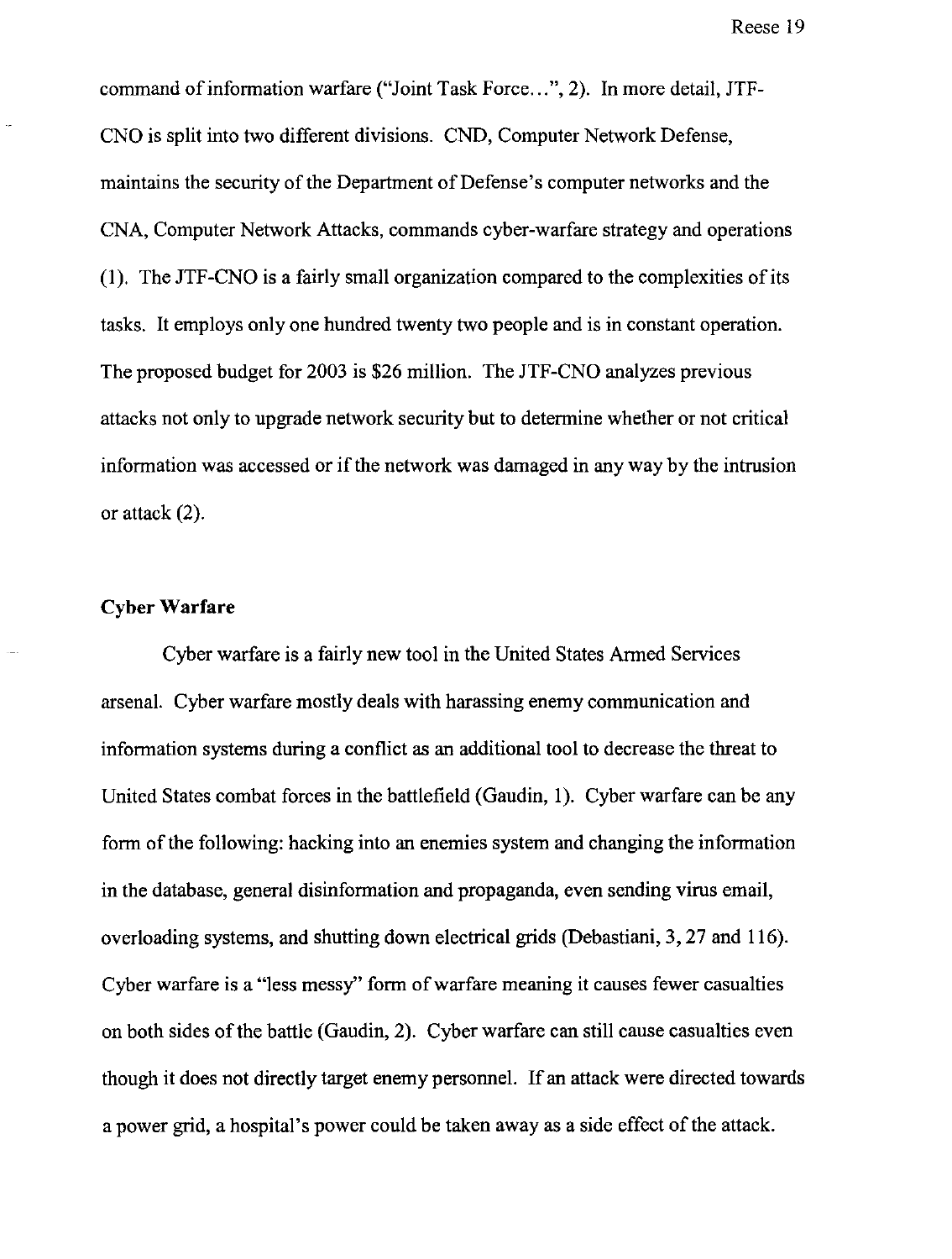Cyber warfare is not always the best option, especially in the case of the United States. Dan Wooley, a former Air Force communications and computer specialist, once said cyber warfare is, "A tool that allows weaker nations to offset American military efforts" (Gaudin, 3). The United States relies heavily on technology in every major industry; even our health and national security infrastructures are online. If we were to use cyber warfare in an attack, it could be reengineered to be used against us.

One use of computer warfare took place during the Gulf War when United States forces gathered intelligence by hacking into Iraqi email systems. Another computer warfare operation took place in Kosovo in the late 1990's, cyber-warfare was used to spread propaganda and change Serbian intelligence in order to protect NATO aircraft during their bombing missions (Cordesman, 25 and 37). However, these intrusions were noticed and in response, Serbian hackers attacked NATO websites (36).

Cyber warfare is not always a legal method of warfare either. Using it against non-military targets could have the potential for war crime charges against the forces that use it. Even if the targets are of a military nature they must be deemed necessary targets or war crime charges are still plausible ("U.S. Military...", 1).

In 2003, the US publicly stated that they were working to create a new strategy and a system for the use of cyber warfare in combat. This system would create a set of rules for the United States forces to follow when cyber warfare is deemed necessary (Gaudin, I).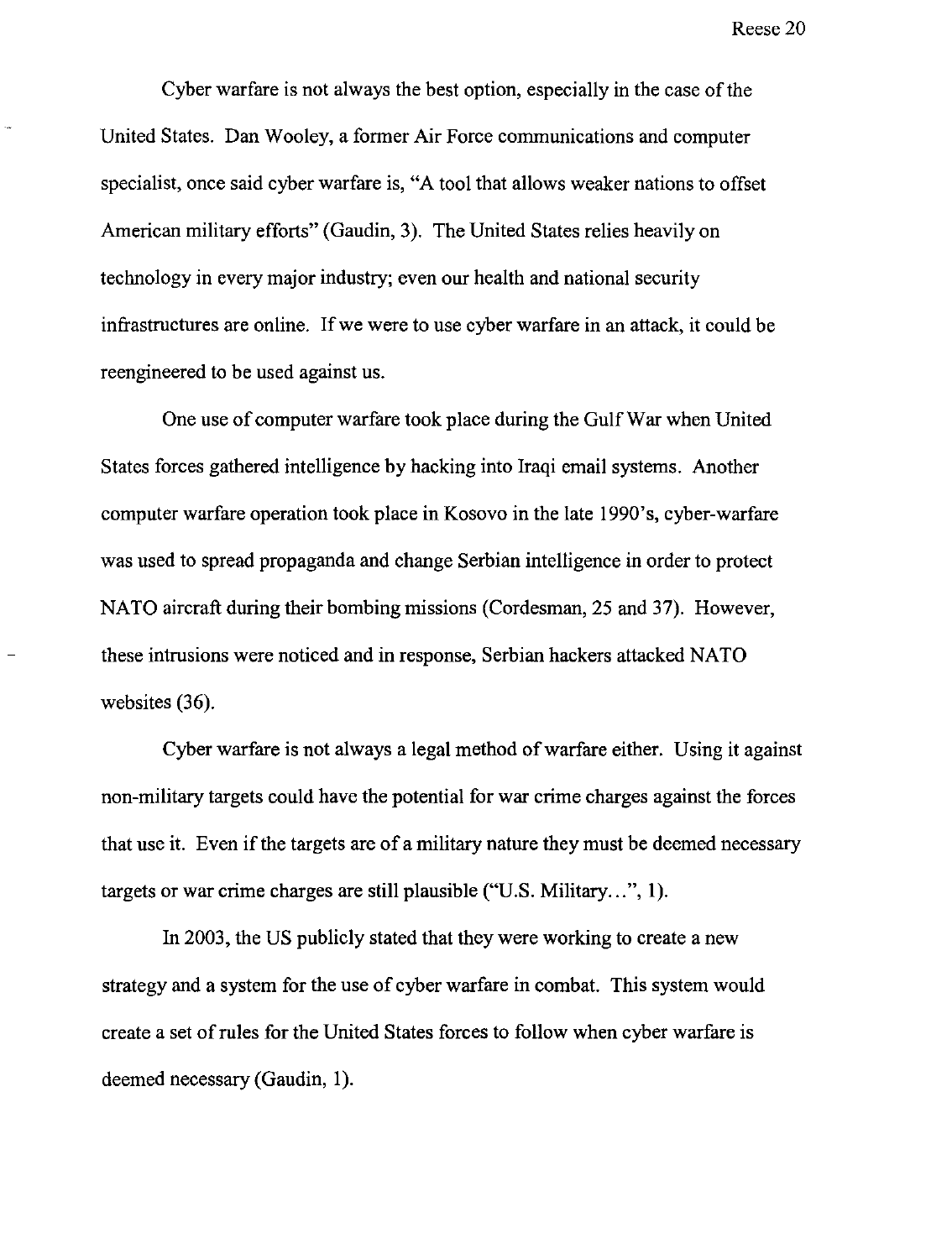#### **The Future** of Military **Computer Networks**

The United States Army began a "transformation" initiative in 1999. "Transformation" is an attempt to make thirteen brigades capable of quick deployment and an increase in a unit's situational awareness without losing their full fighting capabilities by 2009 ("The Army's...", 18). Computer networks are a key element necessary to achieve the full transformation (3). In order for the military's computer infrastructure to be capable of handling the changes the amount of available bandwidth must increase. In an attempt to increase the available bandwidth of the military's network three new improvements in communication technology will be available and deployed by the year 2010. These new technologies are Joint Tactical Radio Systems (JTRS), Multiband Integrated Satellite Terminal (MIST) and Warfighter Information Network-Tactical (WIN-T). JTRS is a new radio for use in the battlefield by combat soldiers. Both WIN-T and MIST are designed for higher level use with satellites for beyond line of sight, BLOS, communications (II).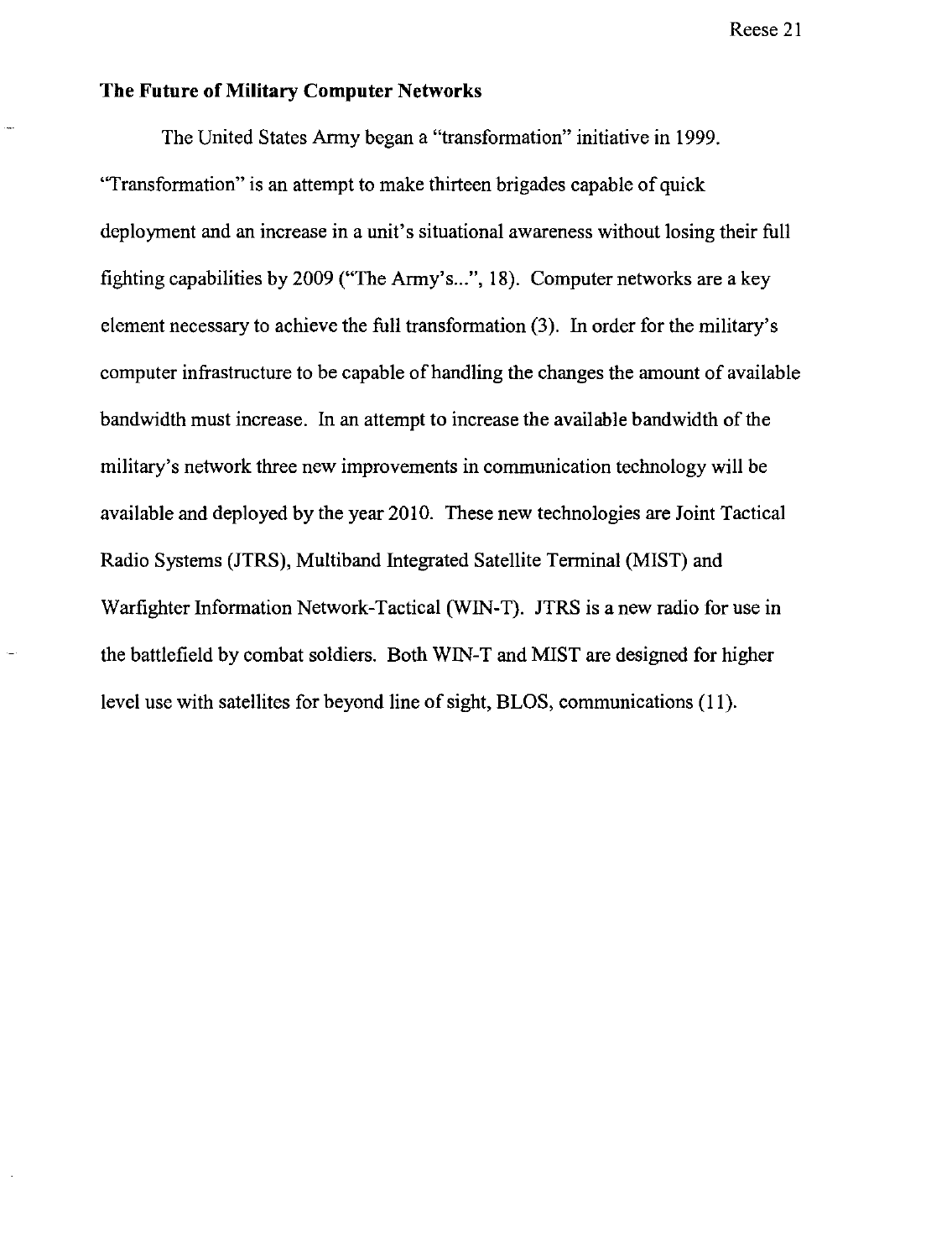## **Chapter Three**

### *Military Computer Network*

### *Problems and Solutions*

The United States Armed Forces computer networks do face the same problems as do civilian computer networks, such as hardware and software problems, personnel issues and network incompatibilities. However, military computer networks also face a greater physical threat on the equipment and personnel. Most if not all of the additional problems facing computer networks on the battlefield concern the wear and tear, including destruction of network hardware, due to the harsh nature of the battlefield. Additionally, military computer networks are a choicer target for hackers who wish to steal sensitive information or just to prove their hacking expertise.

#### **Hardware Problems**

Computer hardware is very vulnerable to the elements, especially in the battlefield. Water can short out or warp many components within a system. Heat can melt components and dust and **dirt** can jam disk drives, especially if the dust or dirt makes its way into the computer's hard drive. Steps have already been taken to prepare systems for battlefield elements. The military has contracted out the Xybernaut Corporation to create a waterproof and heatproof laptop for use in the battlefield ("Wearable computers...", 1).

Aside from the battlefield elements, one of the biggest problems with computer hardware in the military is the lack of the standardization of parts. In 1983,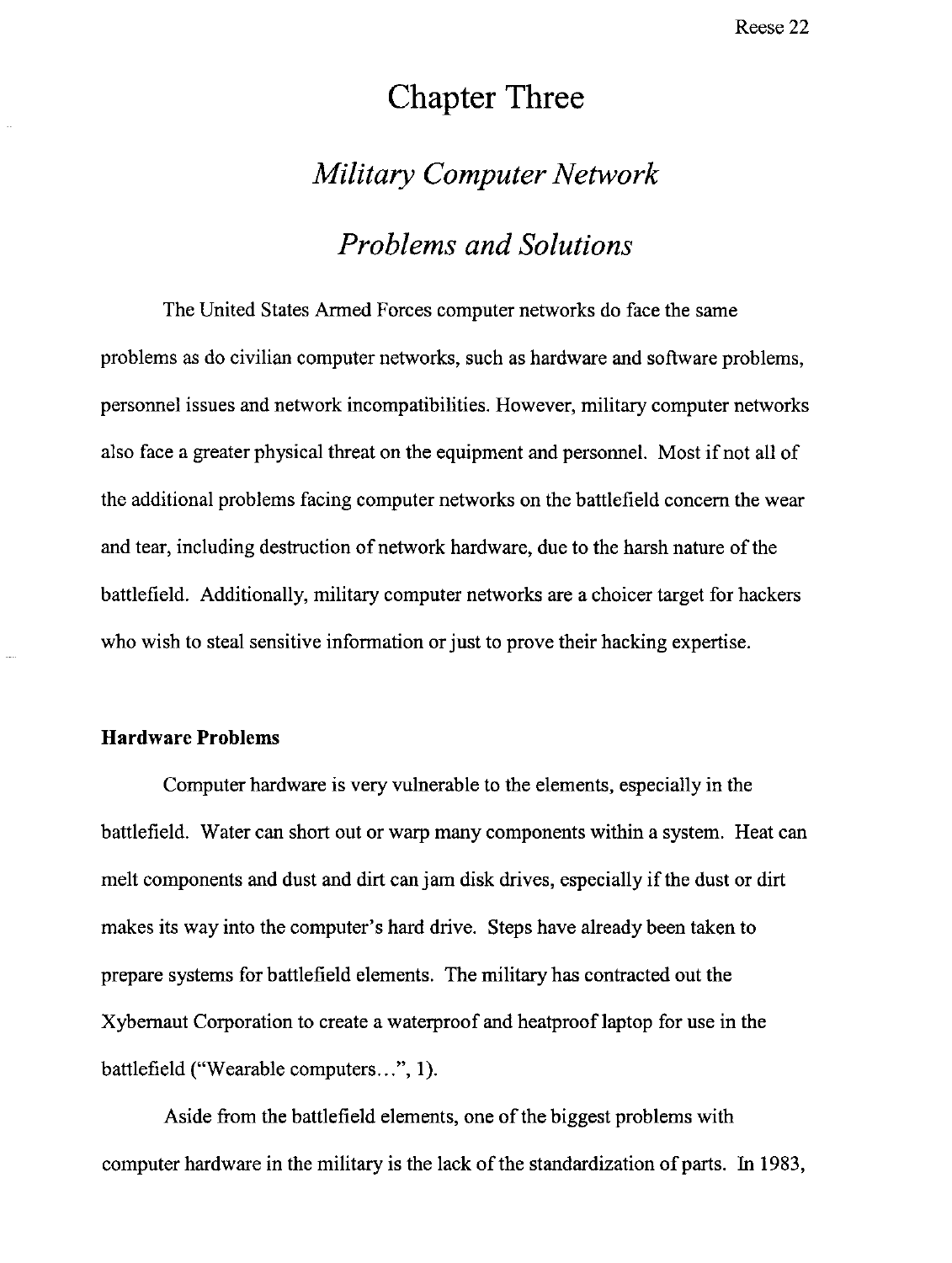the military had fifty nine different computer systems made by twenty nine different manufacturers. The computers used forty four different programming languages as well as fifty three different support systems (Debastiani, 38). The differences in the systems make it difficult to provide the spare parts necessary for repair. Under battlefield conditions supply lines may be cut and equipment cannibalization will occur if spare parts are nowhere to be found (20). With the differences in computer systems, cannibalization could not occur, possibly leaving a unit stranded in the middle of a firefight without any form of communication with their base.

Providing an ample supply of spare parts for all the systems in use would take up a lot of space and possibly waste a lot of money if those parts are never used. However, the best solution for the differences in the military's computer systems would be to implement a standard computer system for an entire division that way parts can be interchangeable among different machines and the supply rooms will not be packed with a large amount of spare parts

Another hardware problem is the availability of supplying enough power for the computer systems. The power supply for a communications officer in the field must be very mobile and the batteries in current use do not have a long life. Speed and mobility are great assets for a combat soldier. Batteries, when carried in bulk, add a lot of weight to an already weighed down soldier, slowing the soldier down and lessening the soldier's agility. Generators would supply an ample amount of power but they are not mobile enough for battlefield units ("The Army's ... ", 34). The only possible solution for the power supply problem is to research and design a longer lasting and lighter-weight battery to power mobile computer systems.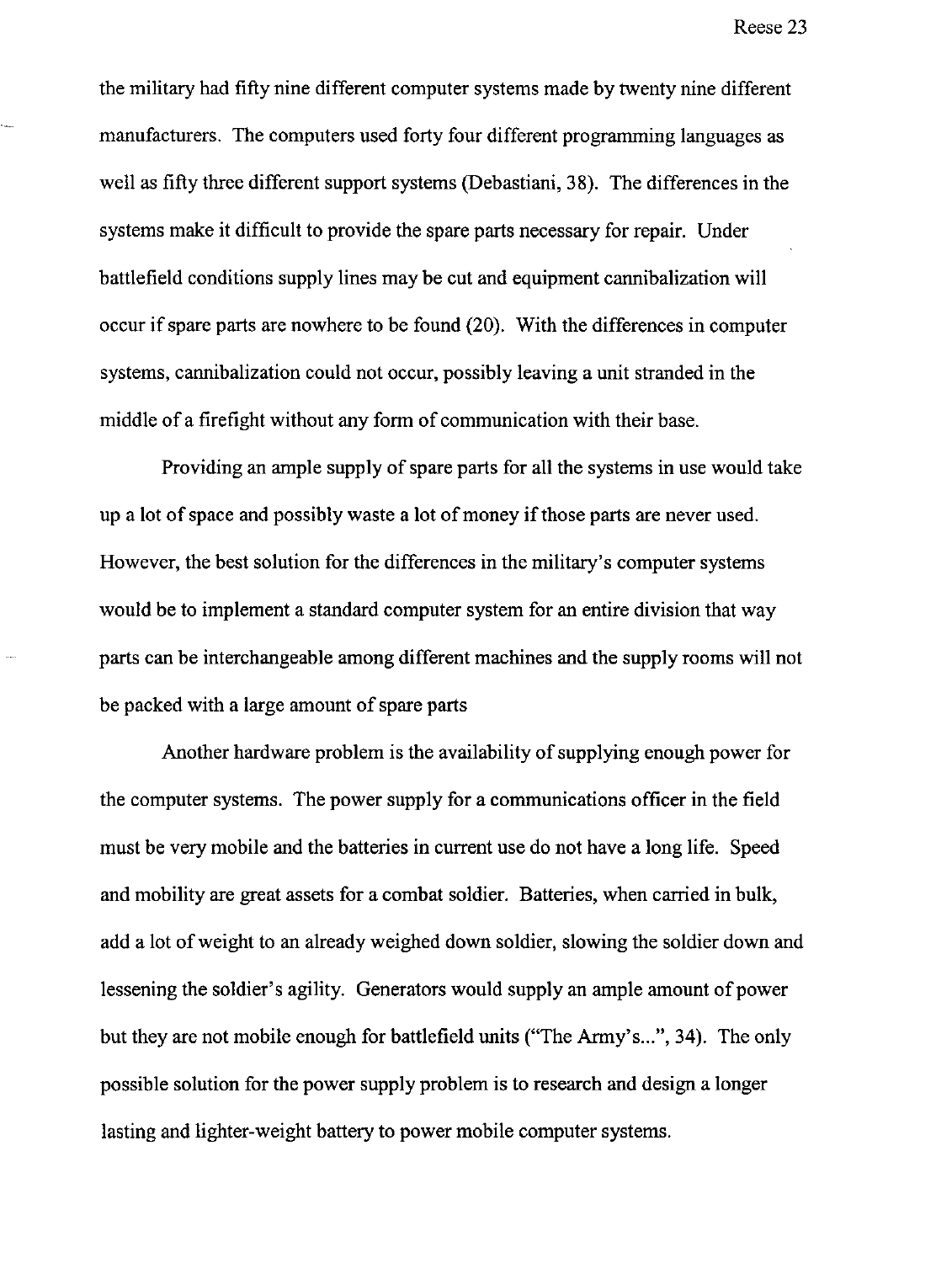Also, a potential problem with power supplies is their weakness against EMP, electromagnetic pulse. EMP occurs just before a nuclear explosion, no matter how big the blast. EMP can burn out a power supply as well as other computer hardware components. The only way to protect a power supply from EMP is to shield it in a protective casing or shelter (Debastiani, 10).

#### **Software Problems**

When it comes to computer software used by the military security is a big issue. Software written for use in the civilian market is cheaper than similar programs designed by the military but security is a major issue. Some of the questions that must be asked when a new software package is being studied are as follows. Can the programmer of the civilian software be trusted? Is the program secure or without any backdoors? (Gross, 1). Programmers often add backdoors to their program's source code in order for an easy repair. Sometimes these backdoors are found by hackers and exploited in viruses or intrusions.

Commercial-market software is cheaper than military-designed programs but it cannot be trusted. The simplest and best solution for software security is to use only programs written by military programmers. This solution may cost more but security is a priceless commodity in the military where lives may depend on the information held within the network.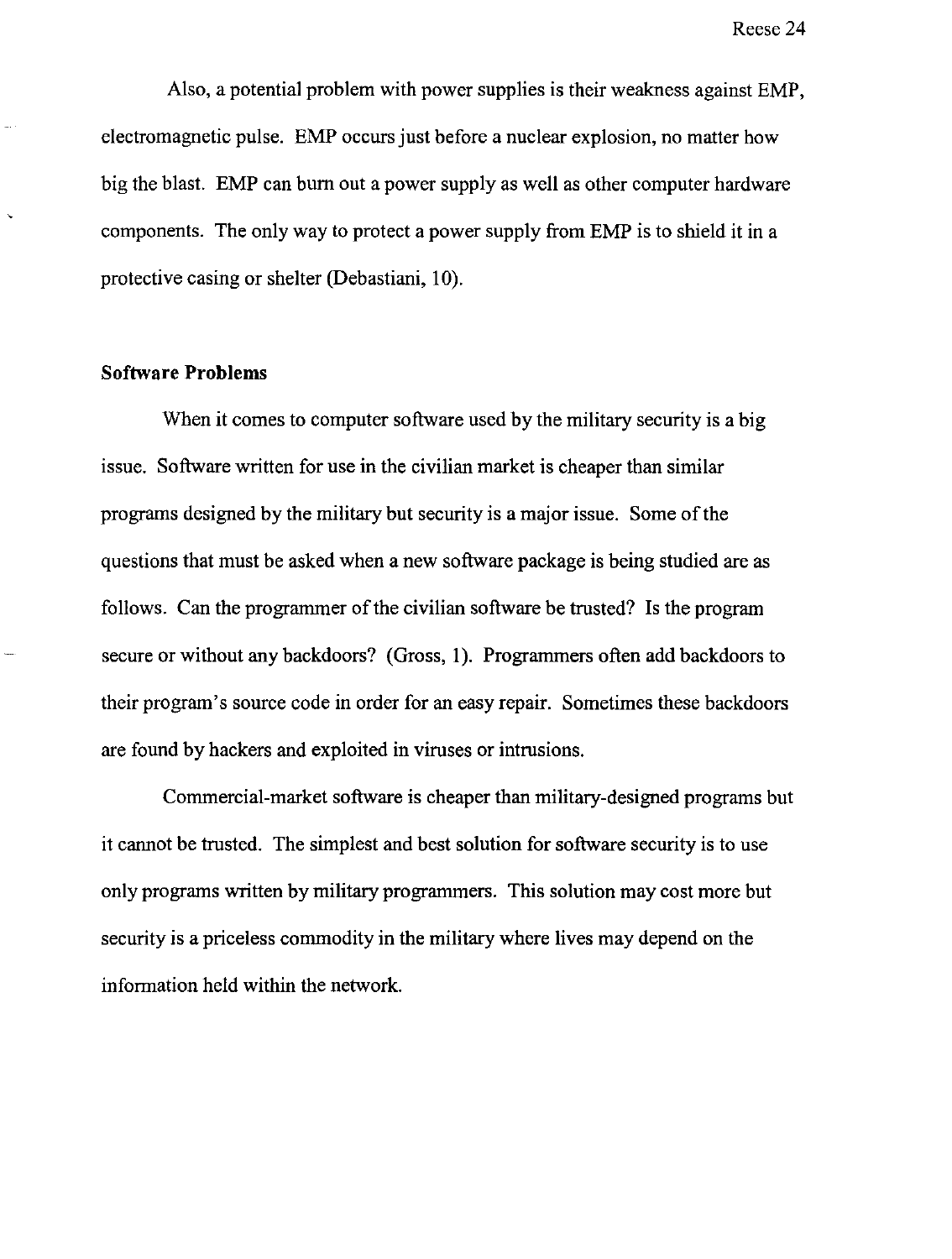#### **Personnel Problems**

The United States military has some problems with their computer personnel. It is hard to train repairmen on all of the systems in use by the military and it is hard to retain those repairmen after their term of enlistment is up. The repairmen typically move on to higher paying civilian jobs. During the Vietnam War, the Army contracted out repairmen from computer companies that supplied the Army's computer systems. However, the contracted repairmen were not trained nor were they loyal enough to stick around and do their jobs when a fight broke out (Debastiani, 21).

Some solutions to the personnel problem are to offer more or better incentives to keep the repairmen the Army currently has and better recruitment offers to increase the enlistment of soldiers with computer experience. Standardization of computer equipment would also help during the training process of potential computer repairmen and network technicians as well as making them work more efficiently when a problem arises.

#### Systems **Standardization**

As noted before in the personnel and computer hardware/software issues, the lack of standardization causes problems in each of the different military services. Some computers and computer programs will not work together and the data cannot be transferred correctly. To be able to repair the different systems more parts would have to be kept in stock taking up more space. As for the personnel side of the issue, the use of many different computer systems makes training longer and more difficult.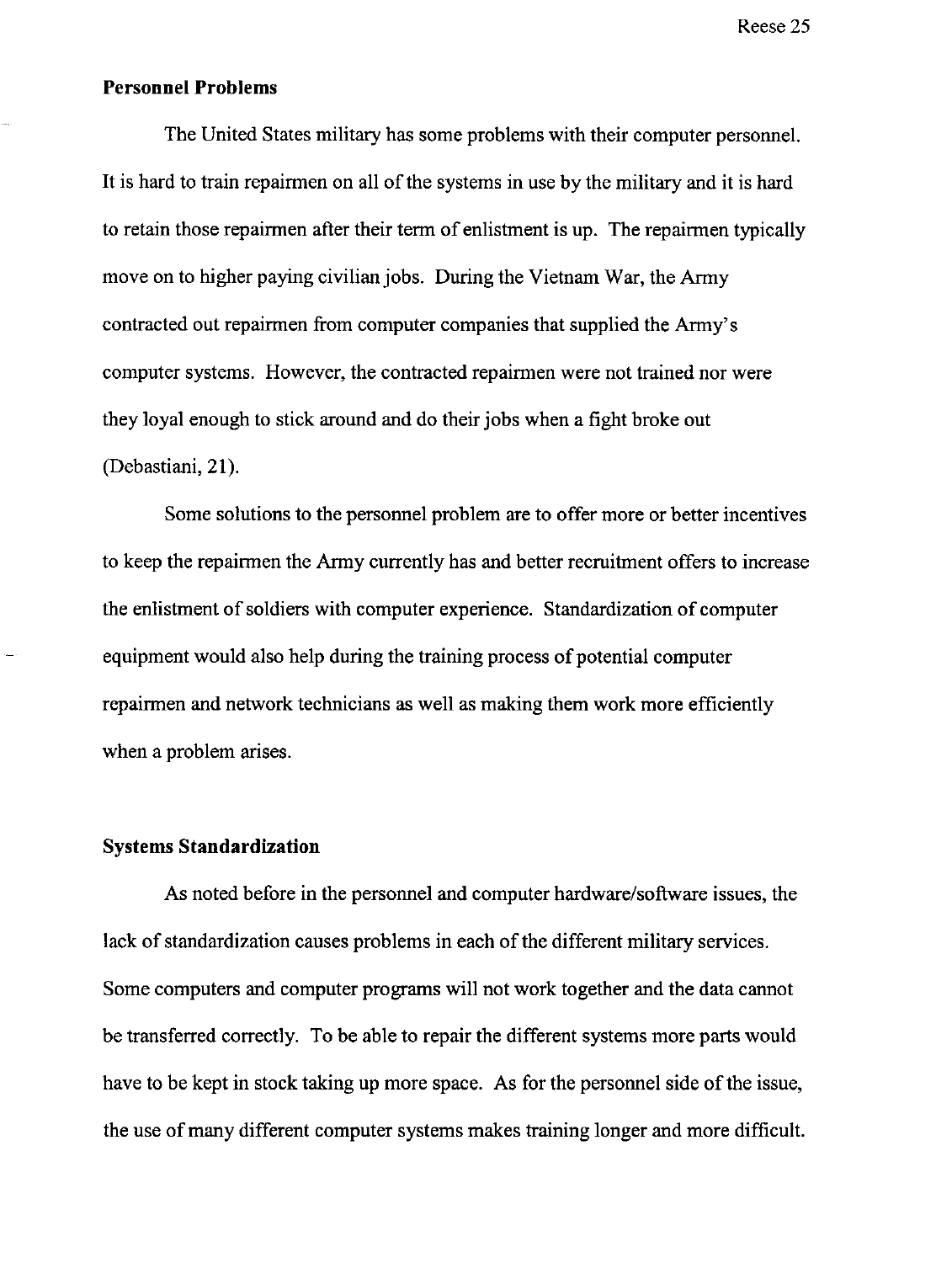The Military Computer Family, MCF, was one attempt to standardize the military's computer networks. It consisted of three parts; hardware, software and architecture. Architecture is the basic set of instructions that the computer is built on. Using the MCF, the military's computer systems would be cut down from fifty-eight systems to only three (Debastiani, 23 and 24). Other standardization systems have been attempted on the military's computer systems but none have been followed completely by all branches of the military for them to be effective.

#### **Bandwidth**

The greatest concern when it comes to the Internet for the average person is the connection speed, or the bandwidth. The concern is that data is not transferring fast enough to load a website at a rate that suits the user. The military shares the same concern. However, if data is not transferred fast enough the effect is a decision made on little information that could result in the loss of American soldiers' lives (Debastiani, 13).

There have been no official studies to determine how much bandwidth is currently needed and supplied. Unofficially it has been said that the current bandwidth need is around ten times more than the amount currently supplied ("The Army's...", 8). However, in battlefield conditions bandwidth usage has risen to thirty times the amount supplied (9). The lack in the supply of bandwidth means that the military's battlefield networks could potentially crash or shut down (10). Even if the network is bogged down by the amount of data attempted to be sent, the transfer of critical data and the data necessary to safely carry out a mission, could be slowed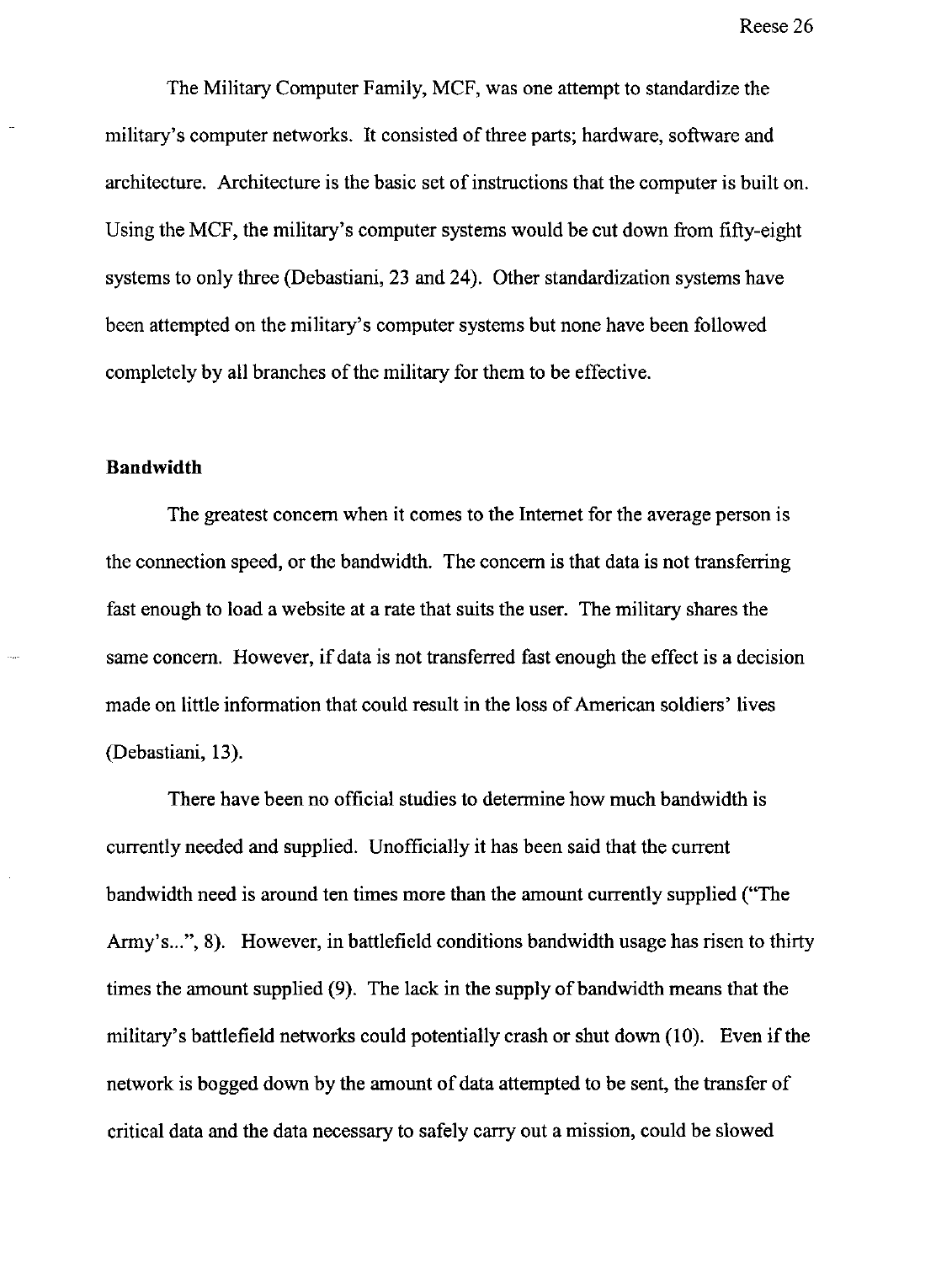down. In desperate situations such as firefights, a delay in communications, if only for a few minutes, has the potential to cause an operation to fail (32).

There are many reasons for the large bandwidth requirement, the sophisticated weapons systems used in the military, security precautions taken, or simply the amount of soldiers logged onto the network trying to keep in contact with family and friends back home. Sophisticated weapons systems like the Unmanned Aerial Vehicles, UAV's, that have recently been brought to public attention in the war in Afghanistan are a great asset to the military's arsenal. However, in order maintain their functionality, UAV's must use a lot of bandwidth to transmit video data ("The Army's...", 8). To keep UAV's a functioning weapon on the battlefield the military is planning on moving the UAV's to their own separate network (II). This solution will cut down the total bandwidth demand but not enough to bring the demand below the total bandwidth supplied.

The bandwidth problem will increase as the sophistication of the equipment and technology grows ("The Army's...", 11). To keep data and communications secure the encryption and decryption that takes place during transmission uses a lot of time and bandwidth. Also, the frequency and time hopping techniques mentioned before in Chapter Two add to the bandwidth usage (23).

It was once thought that data compression would lower the amount of required bandwidth but in some studies data compression actually increased the amount of bandwidth needed. Data compression was also noted to cause loss of data during the compression/decompression process ("The Army's ... ", 68). It is very well known that messages containing only text use very little bandwidth compared to video and voice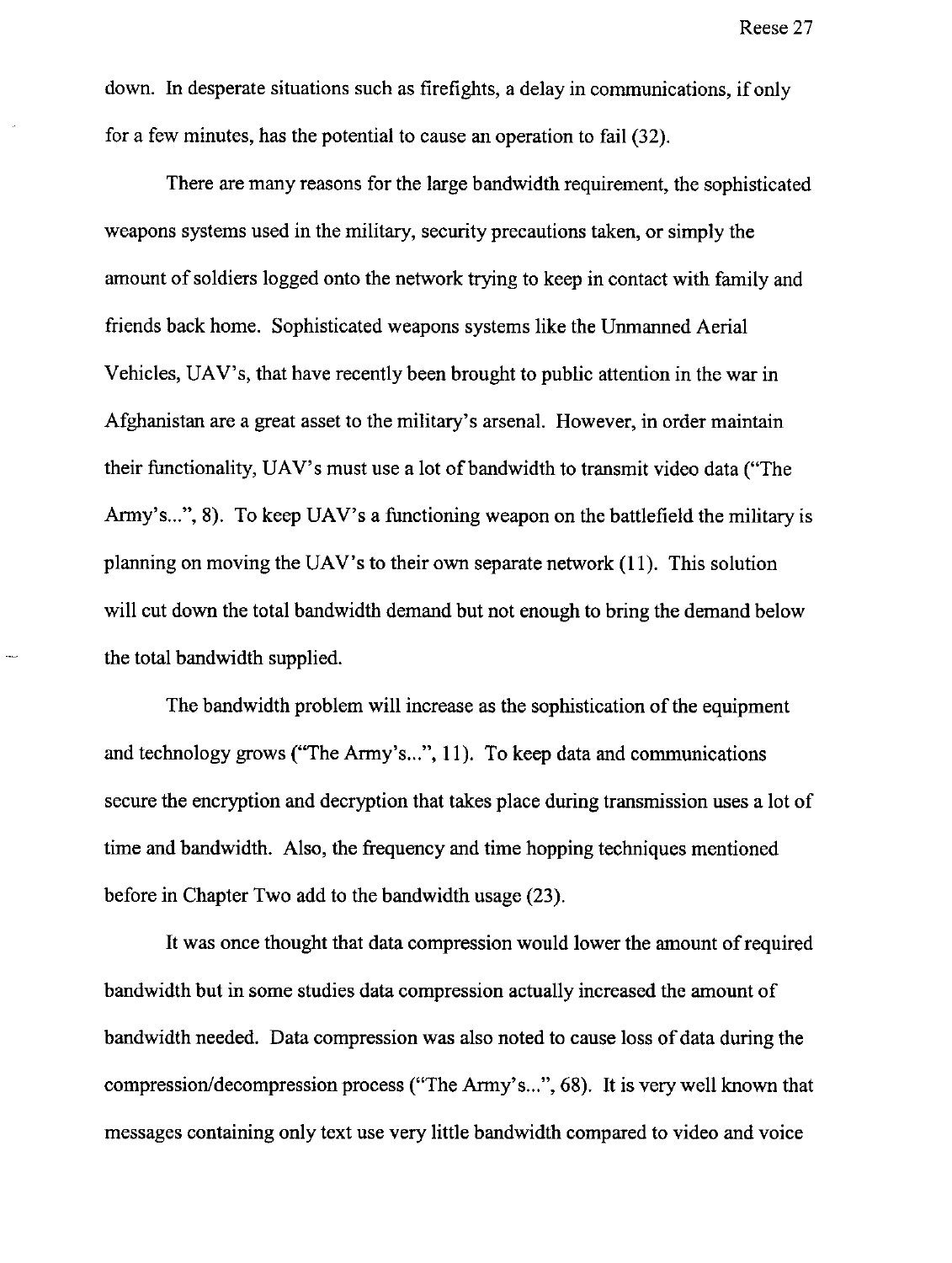messages (10). Removing all unnecessary videoconferencing sessions from mission critical networks would lower the bandwidth considerably and increase the amount of successful data transmissions over those networks (51).

Currently the military is working on providing new high bandwidth radio equipment, called JTRS, Joint Tactical Radio Systems, which will be capable of providing more bandwidth to soldiers in the battlefield ("The Army's...", 37). This plan will cost around twenty billion dollars and will not be completed until 2010, yet it is not the best solution to the Army's bandwidth problem ("The Army's ... ", 3, 8 and 46). The best solution is researching the current system and developing a new system to lower the amount of bandwidth needed by cutting down on all unnecessary bandwidth usage.

#### **Nuclear Warfare**

When on the battlefield computers are susceptible to more severe elements than they would in any office environment. Some of the worst possible battlefield elements for both computers and personnel are created by nuclear warhead detonations. Detonation of a nuclear weapon creates an extreme amount of heat that is fatal for people within the blast radius and a large amount of radiation that is harmful and potentially fatal to those outside of the original blast radius. Computers can be damaged by the heat which can warp and bum the glass fibers **in** fiber optic cables, melt copper wiring and could damage any exposed computer peripherals (Debastiani, 6).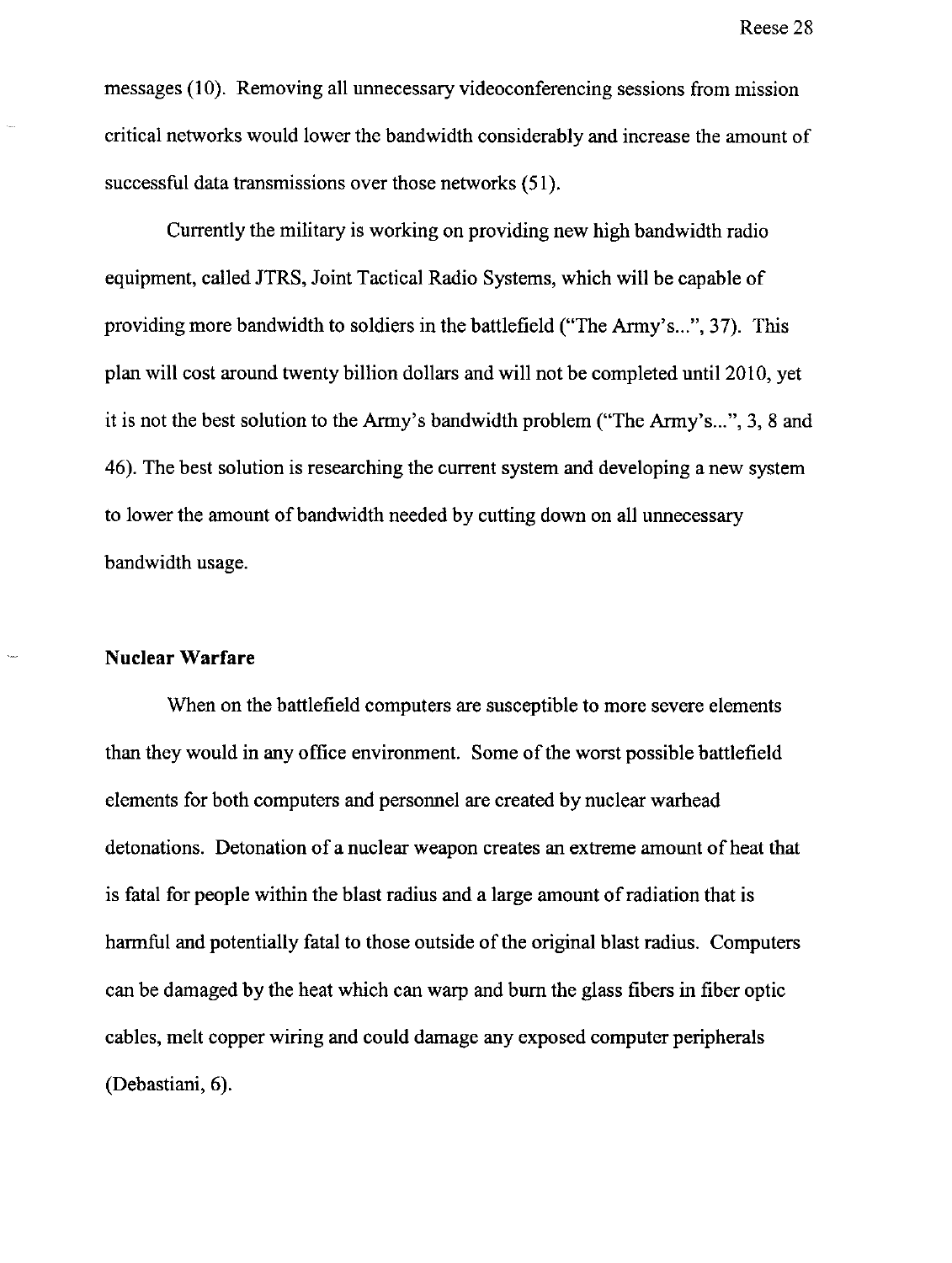However, heat is not the worst element for computer equipment.

Electromagnetic pulse, EMP, is the worst effect of a nuclear detonation for computer equipment. EMP comes from the reaction of the atmosphere to the radiation emitted from a nuclear detonation. EMP is not harmful to people, only electronic equipment using integrated circuits. Integrated circuits, or ICs, are the circuit boards and microchips found in a lot of electronic equipment today, even if the device is not a computer or computer component. EMP bums out the integrated circuits that are the heart of the modem computer. To make matters worse, when integrated circuits are hit with EMP they create their own electromagnetic pulse that travels through the system causing even more damage to other integrated circuits nearby (Debastiani, 6). Once an integrated circuit is damaged by EMP it cannot be repaired.

The damage caused by EMP can reach farther than the radius of the heat damage of a nuclear blast. The range of EMP damage relates directly to the height above ground of the nuclear blast, the higher the blast the more damage caused by EMP (Debastiani, 7 and 8). In fact, a nuclear blast detonated two hundred miles above land would have the power to damage or destroy all integrated circuits in the United States as well as most of Canada and Mexico (9).

The United States' computer networks are more vulnerable to nuclear electromagnetic pulse because most of the cables used for data communication are above ground. If the cables were below ground, like the German infrastructure, the damage to computer networks would be less severe because the cables would be protected by a natural radiation shield (Debastiani, 16).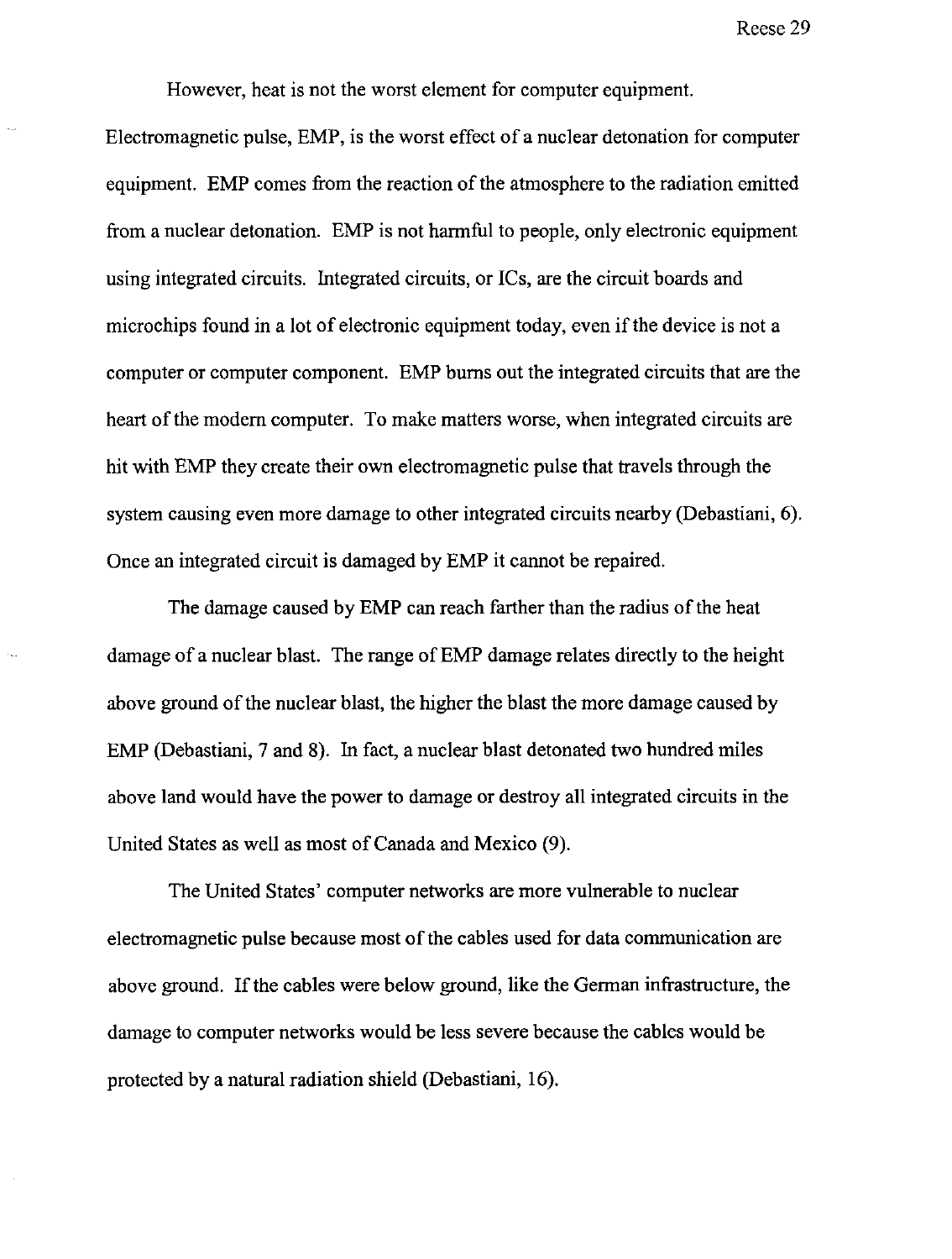Creating computers with a protective casing would protect a single system from electromagnetic pulse. Integrating surge protectors and electrical absorbers into computer systems and integrated circuits would prevent EMP damage from spreading from one system to the next (Debastiani, 9).

#### **Radio Frequency Blackout**

Nuclear explosions also affect radio transmissions by causing interference. The dust cloud created by the initial explosion interferes with the line of sight radio communications used on the frontlines of the battlefield. The blast could also take out satellite communications if the satellites are hit by the blast's EMP. (Debastiani, 14 and 15). There is no way to counter the effects of a nuclear explosion on a radio network but the damage done can be limited by keeping the radio communications network separate from other networks (15). Keeping the networks separate would protect them from power surges passing from one system to another.

#### **Chemical Warfare**

Chemical warfare is not as harmful to computers as it is to the soldiers on the battlefield. However, corrosive chemicals can eat away at computer components and harm users if the computer is not properly decontaminated. The only solution for chemical warfare is to create an airtight casing so that chemicals cannot enter the system or keep the computer systems inside chemical proof shelters (Debastiani, 11).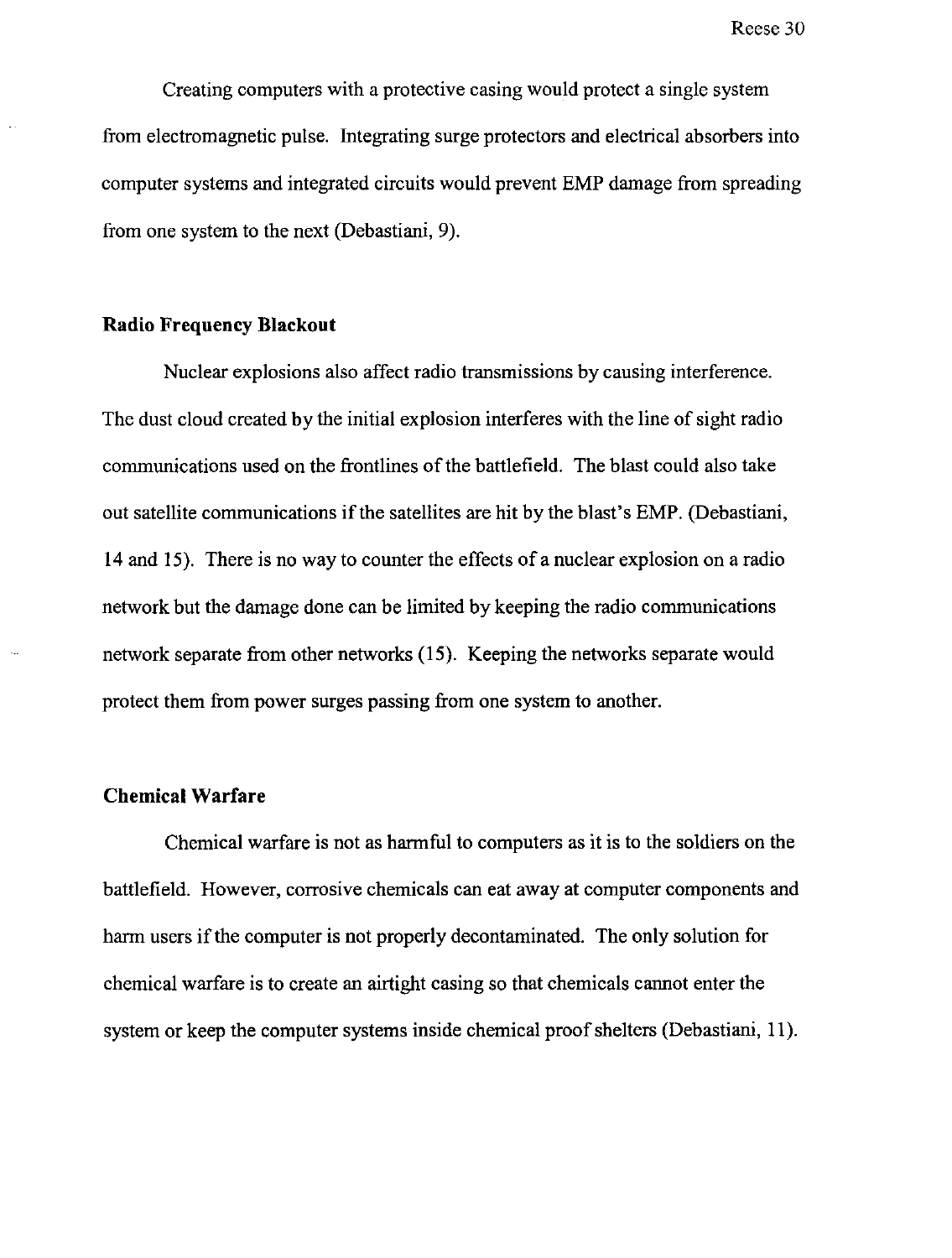#### **Information Warfare**

Over the last decade the nation's infrastructure has been built to rely on computer networks and online data storage systems to increase efficiency and ease of information access nationwide. However this reliance makes the United States even more vulnerable to cyber terror and electronic espionage (Cordesman, 2).

The United States has put their entire economic and critical infrastructure online. The critical infrastructure includes emergency, medical and power plant systems as well as other systems important to the survival of the American way of life ("Cyber-Security ... ",I). An example of the cyber-warfare threat on the United States' critical infrastructure happened in 1998. The Galaxy 4 communications satellite failed causing trouble with over ninety percent of all ATM and credit card users as well as emergency medical workers (2).

With our reliance on national, even global, electronic communication the United States has a larger pool of electronic targets than its potential enemies (Gruber, 1). Even now, foreign nations are creating their own information warfare strategies and programs for eventual use in the battlefield against nations with better, more sophisticated weapons systems, and the United States is in mind as a potential target (Cordesman, 16). Some nations have already developed and used information warfare systems in their own campaigns. The Israelis and Palestinians have used computer networks to deface their enemy's websites and send virus e-mail (116).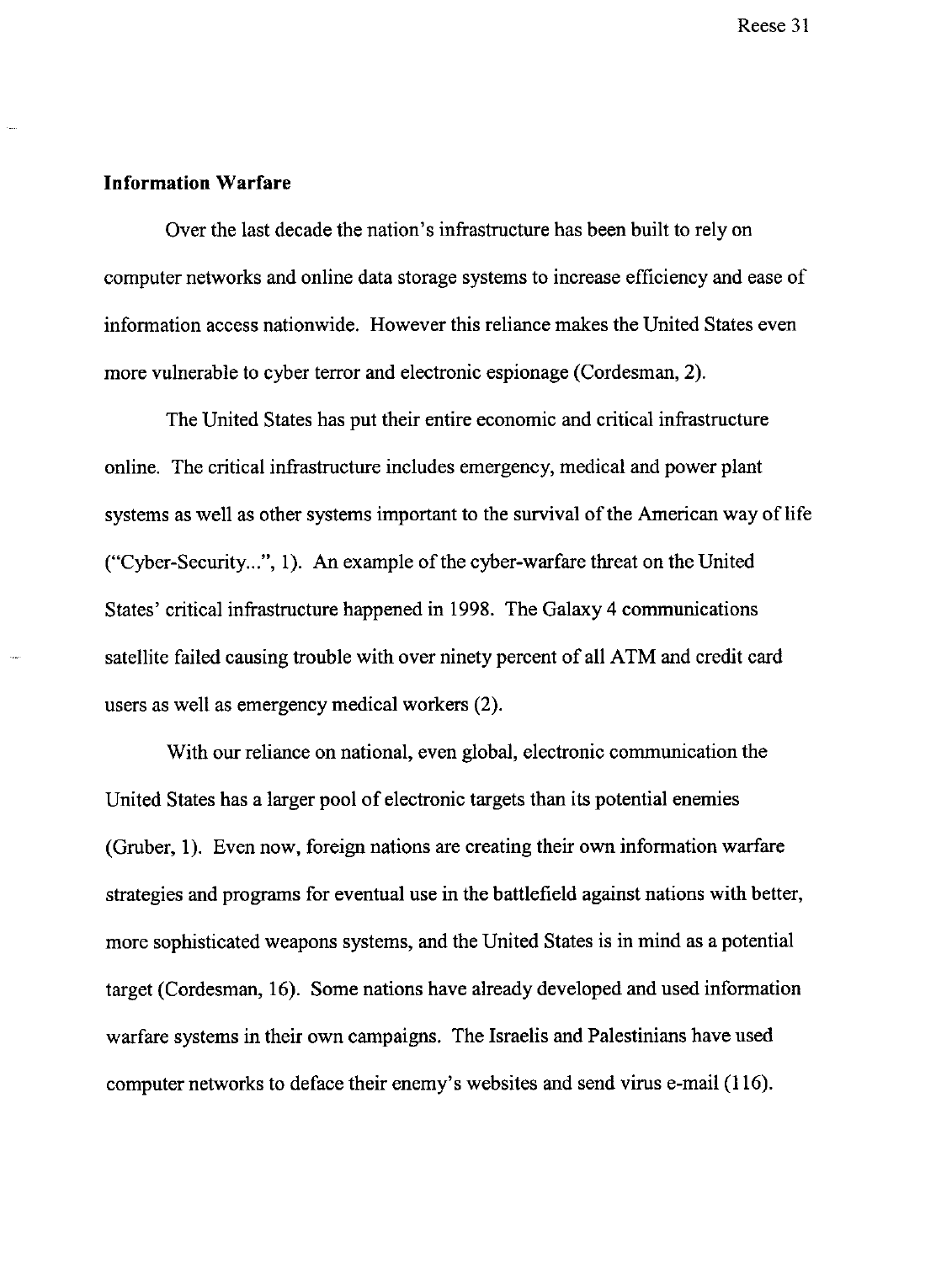The United States has had problems in the past with the use of computer network technology as a weapon. In order for the United States to retaliate against a computer attack they believe to be from a hostile nation or terrorist organization, the attack must be declared as an act of war and the United States' reaction must be a justified retaliatory action. However, there is no definition for an act of war against computer networks nor is there a definition of a justified cyber-attack (Cordesman, 6). Also, if the United States was going to strike back against a cyber-terror attack, there is a high risk that the method of attack used will be reengineered and sent back to the United States where it can do more damage (7).

Attempts have been made to determine the amount of funding needed to create this security program that will protect the nation's infrastructure but this is difficult due to the amount of exaggeration and the unknown amount of risk to the infrastructure (Cordesman, 4).

The amount of qualified personnel has been a problem. In 2000, there were only forty five to seventy five people in the nation with the qualifications necessary to work on a new computer network security system ("Cyber-Security...", 3).

Despite the lack of funding and personnel, the Department of Defense has developed a six phase security protocol to protect DOD and military computer networks from cyber-attacks. The first phase in the protocol, criticality, is to determine what information needs to be protected and how much protection is needed based on information to be protected. This phase also includes finding the weak points in the current systems and networks security programs (Cordesman, 118). One method the Department of Defense uses to determine weaknesses in their current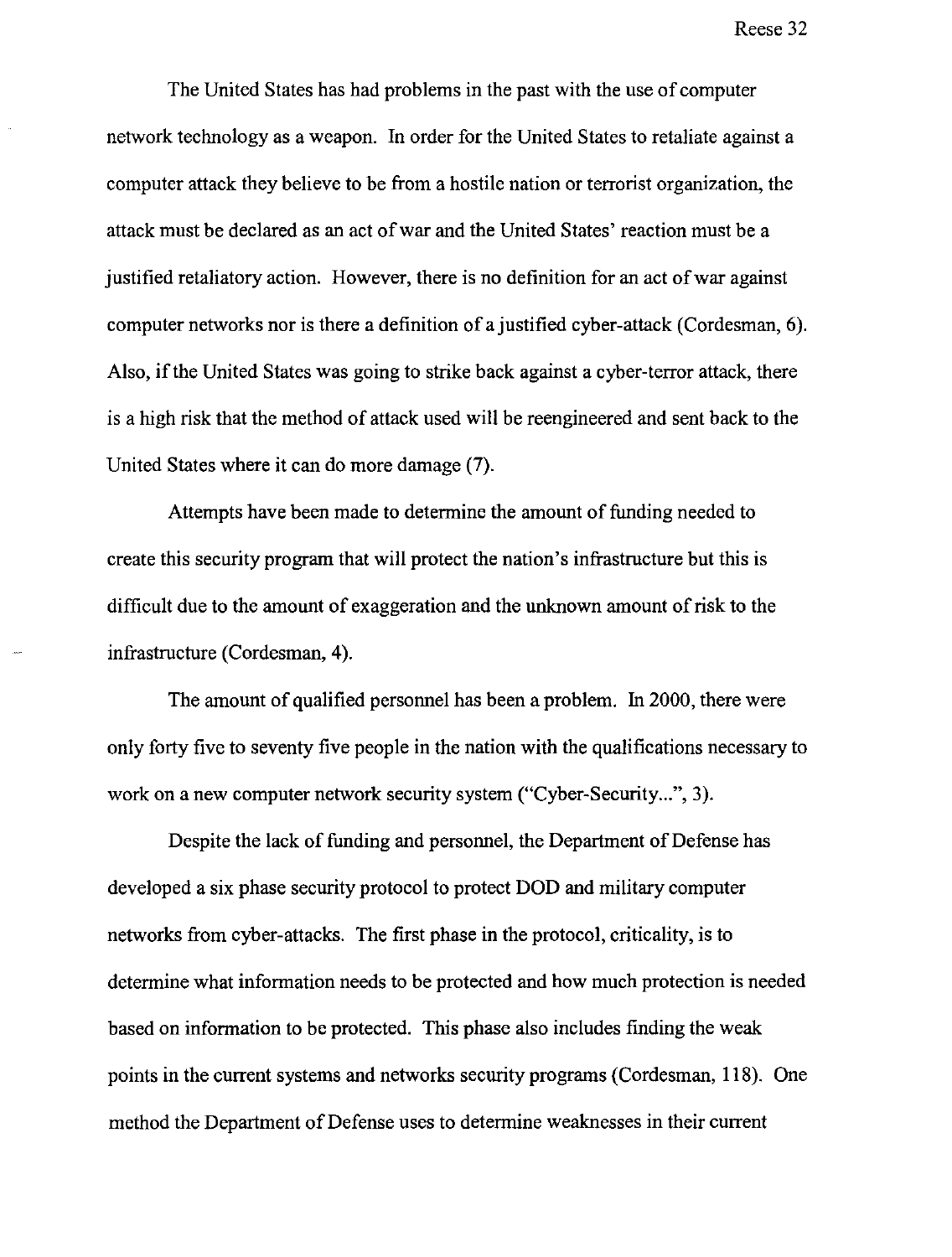security procedures is by playing war games. The games create "Red Teams" that will simulate enemy attacks against the network as though they were attacking in a real war (119). The second phase, prepare, relies on strengthening the trustworthiness of the agents and the computers they use. Protect assets, the next stage ofthe DOD's security protocol, deals with determining what information needs the most protection. The possibilities in this step could be moving classified information to a network isolated from the global civilian Internet and developing a strong network defense system to protect all information on the Department of Defense's networks. The fourth stage, detect, scours the DOD's information networks to determine possible weaknesses or minor problems that could be exploited in the event of a cyber-attack. The fifth phase of the plan is the respond phase. In the event of an attack on the nation's information networks, this phase responds to the attack by fixing the system components damaged in the attack. The final stage of the DOD's security system, strengthen foundation, strengthens the network by amending the known weaknesses in the program and redesigning the security programs according to the anticipated future of cyber warfare (118).

Another step in the process to make the United States' computer network infrastructure secure took place with the creation of four new computer network communications related agencies under Presidential Decision Directive 63-1998. The four agencies that were created are:

- The National Coordinator for Security, Critical Infrastructure and Counter-Terrorism
- The Critical Infrastructure Assurance Office (CIAO)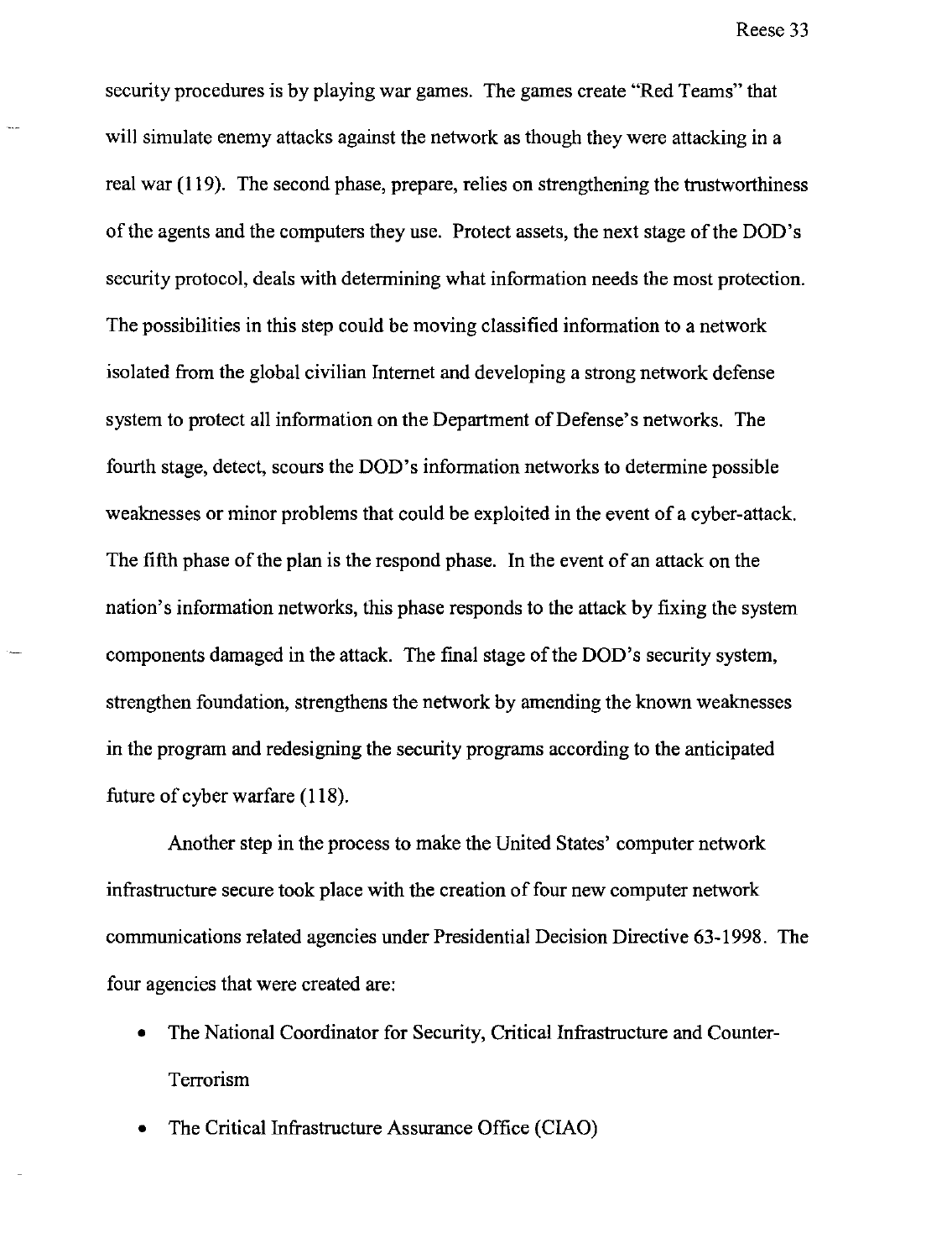- The National Infrastructure Protection Center (NIPC)
- The Information Sharing and Analysis Centers (ISACs)

The CIAO is concerned with the security of the economic and critical infrastructure. The NIPC takes care of the government agencies' network security. The ISACs take care of the industry's computer network security ("Cyber-Security...", 3).

#### **Hacking**

Hacking is a serious problem on both the military and civilian Internets. If a website or a system is hacked into, the information on that page or in the system could be changed. If there is classified information on the system or website that information could be accessed by foreign agents or spies (Cordesman, 18). It has been mentioned that there were online terrorist hacker training camps but this is a myth (Gross, 2). However, Interpol states that there were a total of thirty thousand websites with free hacking software available to anyone who accesses the sites (Cordesman, **11).** The types of software found on these sites can help a potential hacker build a virus to gain a path into a network or offer the hacker a free program to find weaknesses in a network's security system (McClellan, 1). Computer programmers have also aided, intentionally or unintentionally, hackers by building trapdoors and backdoors into their programs. Trapdoors and backdoors are meant to help systems administrators and programmers fix software problems yet these holes can be found by using programs offered online (Cordesman, 115).

In 1999, the Department of Defense stated that there were over twenty two thousand cyber terror attacks over the course of one year. These attacks were hacks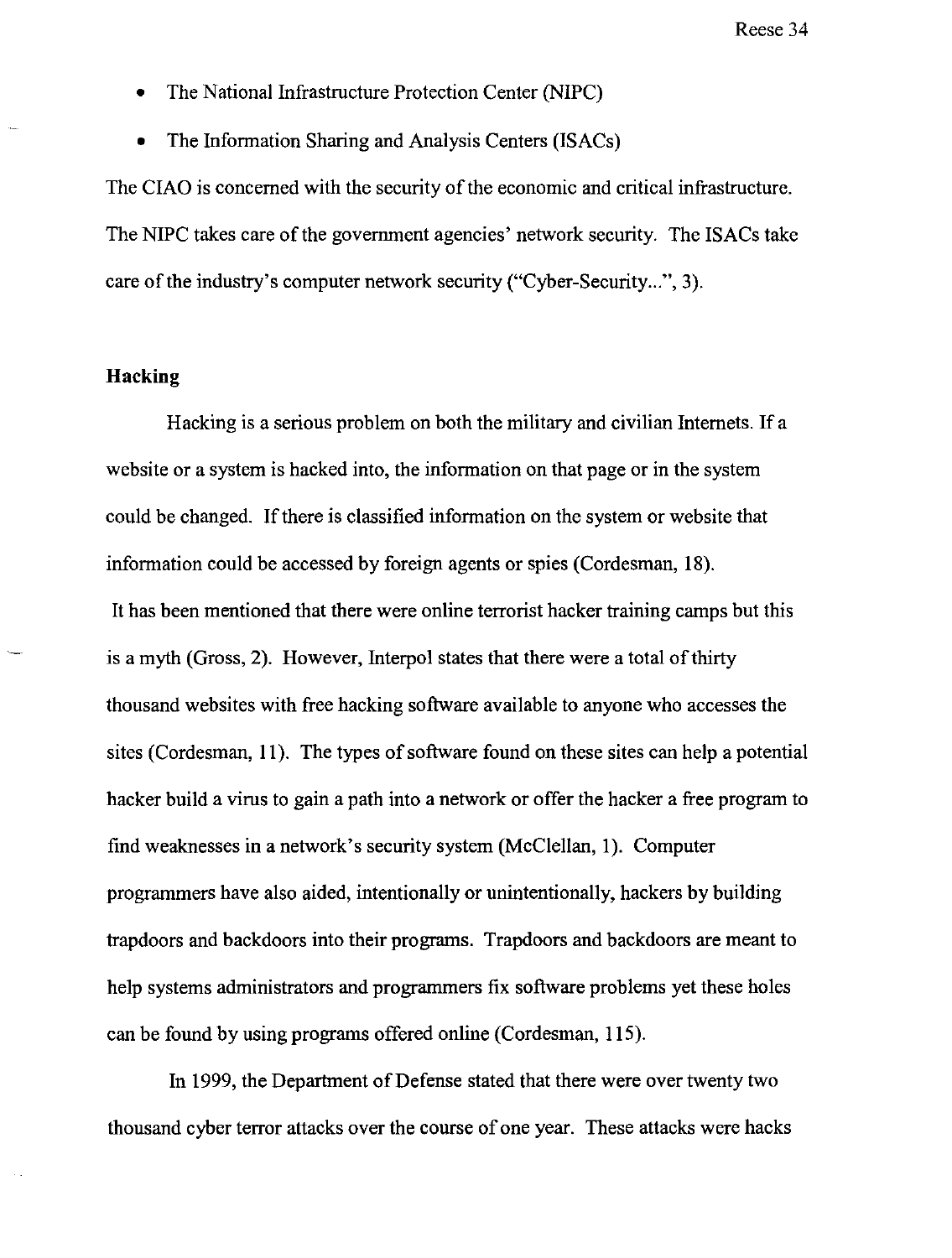into other computers and the spread of viruses. Only three percent of these attacks actually caused any damage and about one percent of the attacks were hackers breaking into unclassified documents. The attempts to hack into the Department of Defense's computer networks, the same year, rose above fifty thousand, all of which failed (Gross, 2). As of July 2000 the amount of attacks rose ten percent (Cordesman, 114).

In a war game occurring in 1998, a group of NSA agents used hacking software downloaded free from the Internet to simulate a cyber-attack. The damage ofthe simulated attack using the easily acquired software included shutting down the power grid of the entire Pacific Coast and removing the United States Military's Command and Control communication networks (Gertz, 1). The extent of this damage was aided by the poor choice of passwords of most military personnel. Most passwords at the time were "password" (2). Another attack occurring in the late 1990's, two hackers accessed all of Rome Labs computer systems, used by the Army Corps of Engineers, and some systems worldwide (Cordesman, 41). The surprising fact of this attack is that one of the hackers was only sixteen years old with a twenty five megahertz computer, which at the time was still not the best computer on the market (43).

The best way to defend against hackers is by building a strong network security program, such as the DOD's security program mentioned on pages 32 and 33 of this paper, in every section of the Department of Defense (Cordesman, 138). However, not just any security program will do. Building a security system of only firewalls will not stay secure very long (Gruber, iii). The system should have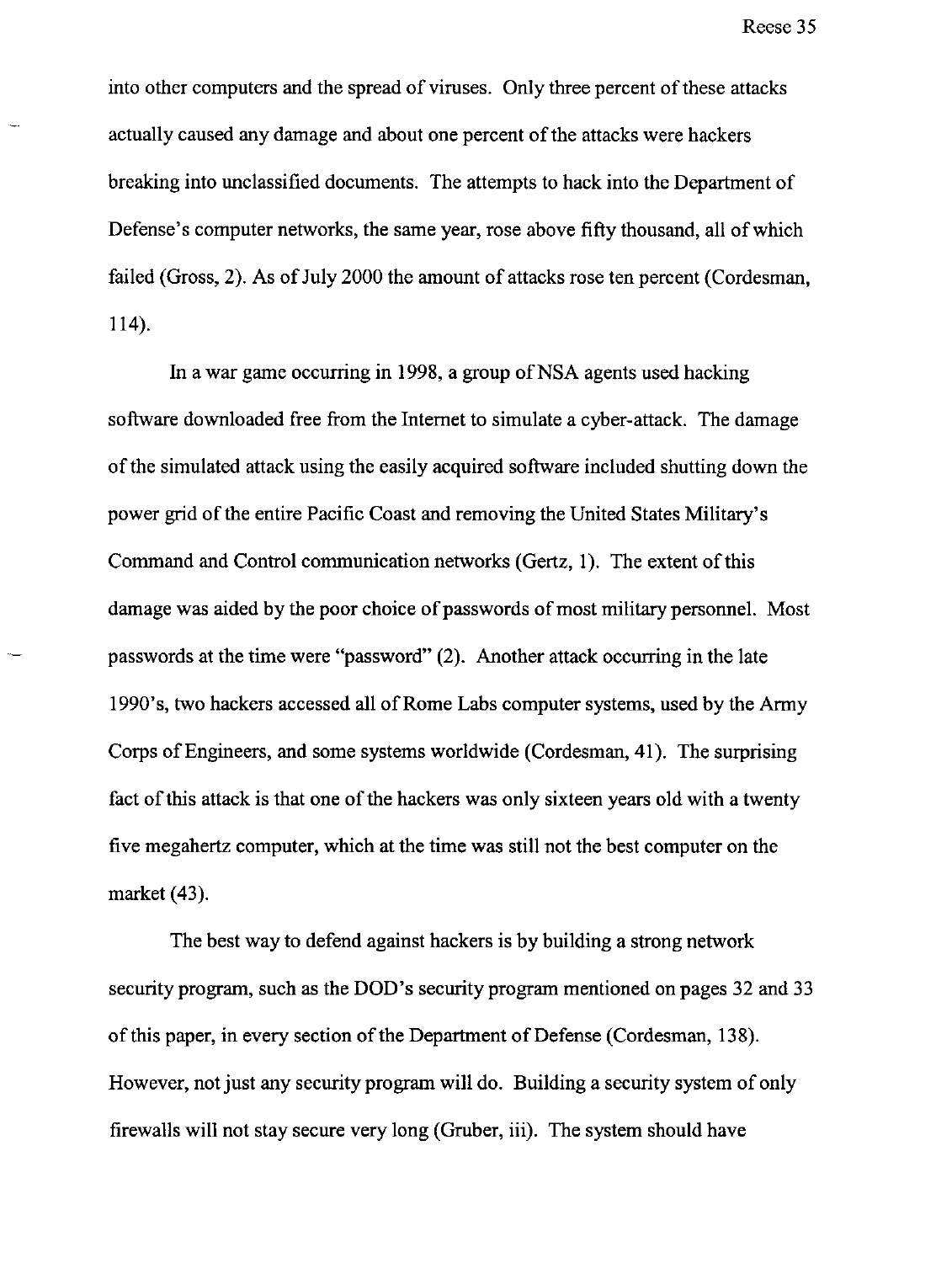network monitors and human personnel viewing network activity in addition to the firewalls to determine whether the data being transferred is good or bad (iv). Also, the fact that the user is the biggest asset in network security must be stressed (Cordesman, 158). It was measured that ninety percent of network defense is the user's responsibility (153).

Antivirus software can protect against incoming viruses as long as the software is updated properly and frequently (McClellan, 2). Another method the Army uses in the fight against hacking is not to use programs designed for general civilian use on systems and networks containing classified information (Cordesman, 115).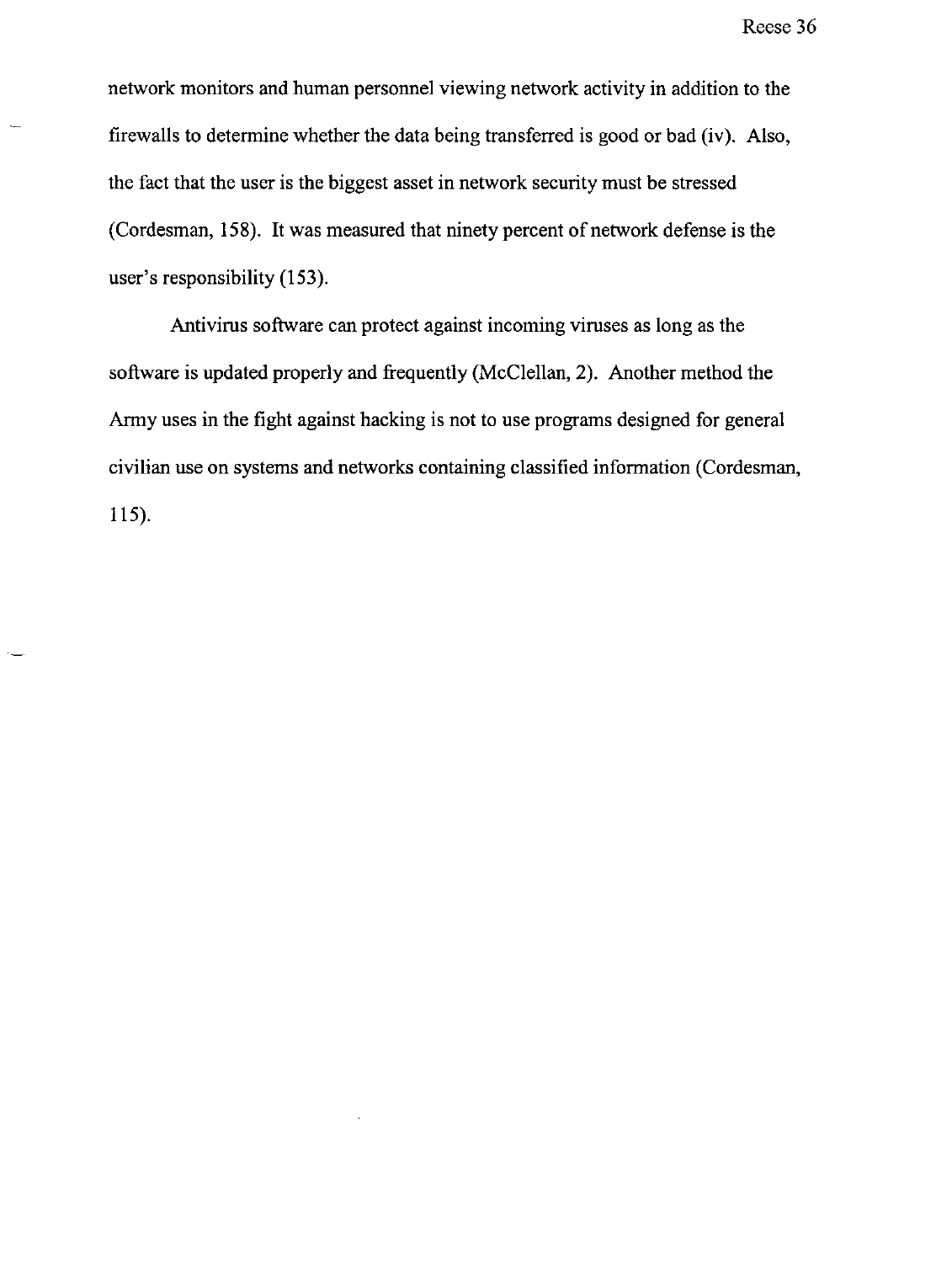## **Glossary of Abbreviations**

- ARPANET Developed in 1969 by DARPA, ARPANET was the first "Internet" designed for the military as a communication system that could withstand a nuclear war.
- Autodin Automatic Digital Network, designed by the Defense Communications Agency in 1963 for the Army and Air Force as a worldwide electronic data communications network.
- BLOS Beyond line of sight communication, such as satellite communications.
- CIAO The Critical Infrastructure Assurance Office

Criticomm - Created by the NSA in response to the insecurity of Autodin.

DARPA - Defense Advanced Research Projects Agency, creators of ARPANET.

- DISA Defense Information Systems Agency, the agency with the responsibility of keeping MILNET secure.
- DISN Defense Information Switched Network, the name for the military's version of the Internet.
- EMP Electromagnetic Pulse occurs at the detonation of a nuclear device. It is harmless to personnel but fatal to computers and their components.
- GPS Global Positioning System

IC - Integrated Circuit

- ISACs The Information Sharing and Analysis Centers
- JTF-CNA Joint Task Force-Computer Network Attacks
- JTF-CND Joint Task Force-Computer Network Defense
- JTF-CNO Joint Task Force-Computer Network Operations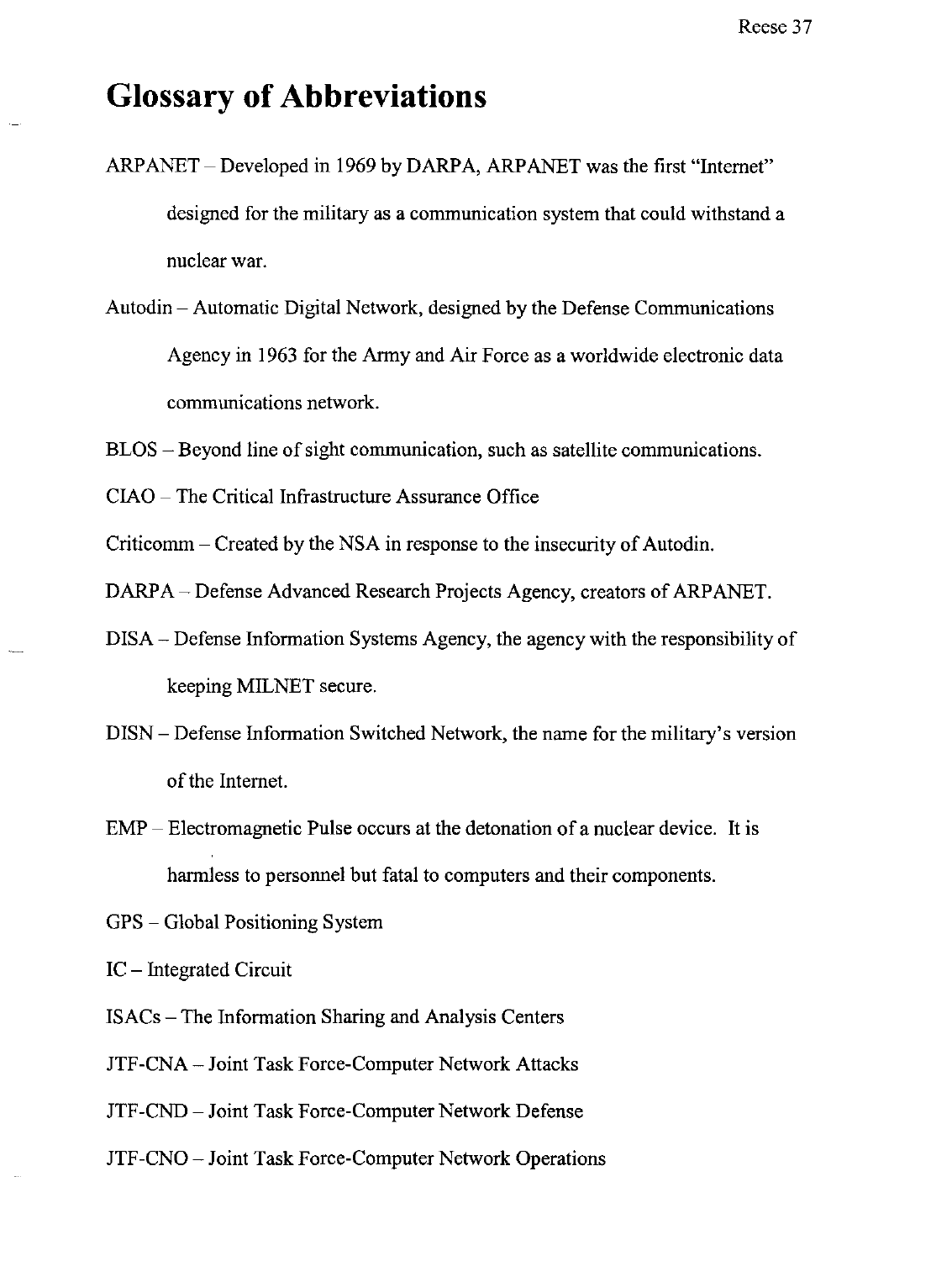- JTRS Joint Tactical Radio Systems
- LAN Local Area Network, a computer network spanning over a small geographical area such as an office or building.
- MCF Military Computer Family, a standardization strategy for the military's computer systems.
- MILNET The original name for DISN
- MIST Multiband Integrated Satellite Terminal
- NATO North American Treaty Organization
- NIPC The National Infrastructure Protection Center
- NSA National Security Agency
- NSFNET National Science Foundation Network, the initial model for the modern civilian network.
- PCM lasers Pulse color modulated lasers.
- TCP/IP Transmission Control Protocol/Internet Protocol
- UAV Unmanned Aerial Vehicle, also known as a drone.
- WAN Wide Area Network
- WIN-T Warfighter Information Network-Tactical
- WWMCCS Worldwide Military Command and Control System.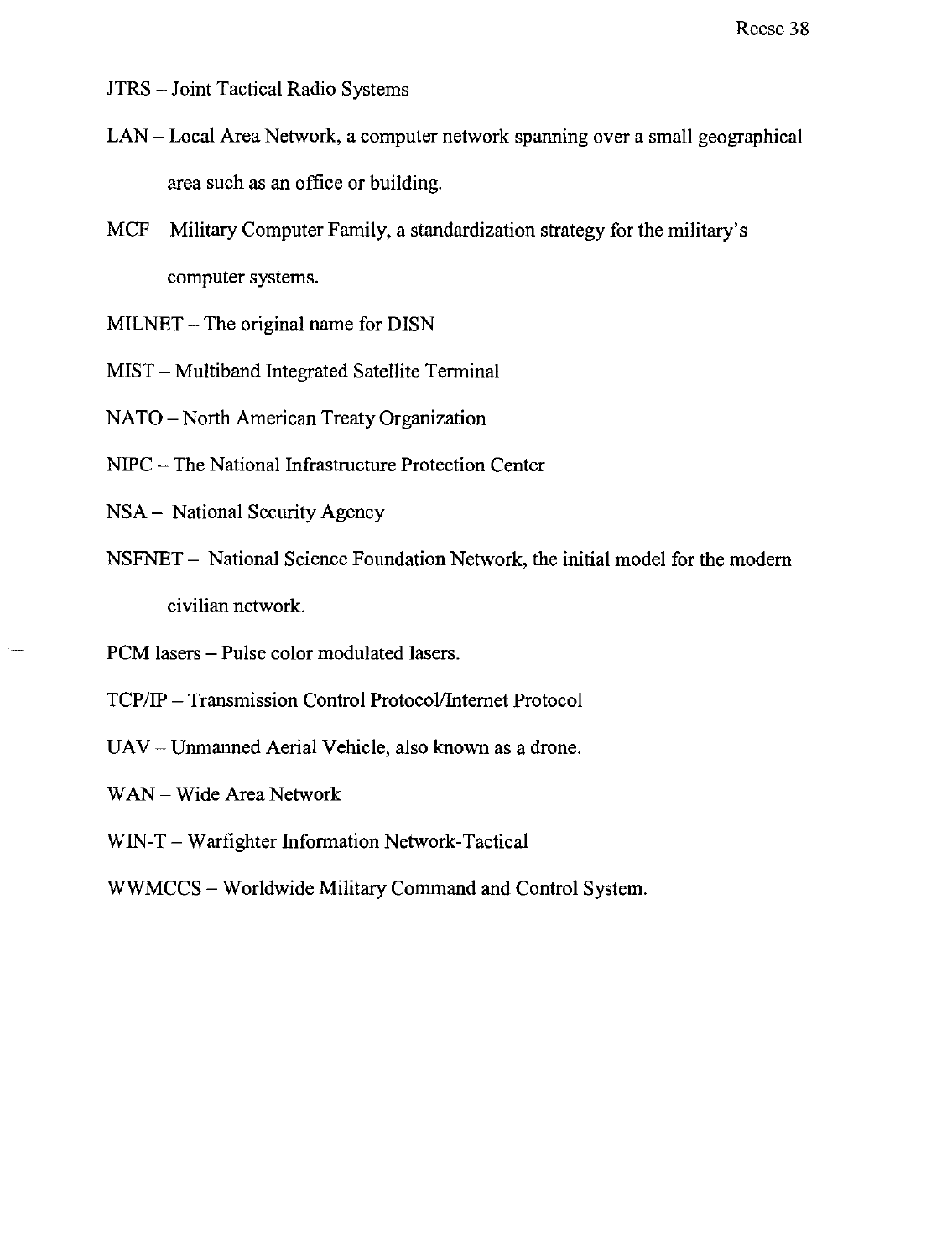# **Bibliography**

- "The Army's Bandwidth Bottleneck." August 2003. IWS-The Information Warfare Site. http//www.iwar.org.uk/rma/resources/cbo/bandwidth-bottleneck.htm (31) Dec. 2003).
- Bergen, John D. United States Army in Vietnam. Military Communications, A Test for Technology. Washington: GPO, 1986.
- Cisco Systems, INC. Cisco Networking Academy Program: First-Year Companion Guide 2nd Ed. Indianapolis: Cisco Press, 2002.
- Cordesman, Anthony H. and Justin G. Cordesman. Cyber-threats, Infonnation Warfare, and Critical Infrastructure Protection: Defending the U.S. Homeland. Westport, CN: Praeger, 2002.
- "Cyber Security-How Can We Protect American Computer Networks from Attack?" Committee on Science: US House of Representatives. Hearing Charter. 10 Oct. 2001. http://www.house.gov/science/full/oct10/full charter 101001.htm (1 Jan. 2004).
- Debastiani, Richard J., Col. Computers in the Battlefield: Can they Survive? Washington: GPO, 1983.
- "Digital Warfare System Adapted to Hunt for Rebel Leaders." The Courier Times. New Castle, IN. 2 Jan. 2004. AI, A3.
- Gaudin, Sharon. "Cyber-warfare: Latest Weapon in Military Arsenal." 28 Feb. 2003. http://itmanagement.earthweb.com/secu/print.php/1856001 (20 Nov. 2003).
- Gertz, Bill. "Computer Hackers Could Disable Military." 16 Apr. 1998. http://www.newdimensions.net/headlines/m02.htm (21 Nov. 2003).
- Gross, Grant. "Are Military Computers Safe?" PC World 24 July 2003. PCWorld.com. Online. Google. (20 Nov. 2003).
- Gruber, David J., Lt. Col. "Computer Networks and Information Warfare: Implication for Military Operations." July 2000. Center for Strategy and Technology: Air War College: Air University, Maxwell Air Force Base, Alabama.
- "Joint Task Force-Computer Network Operations." Feb. 2003. http://www.stratcom.af.mil/factsheetshtml/jtf-cno.htm (20 Nov. 2003).